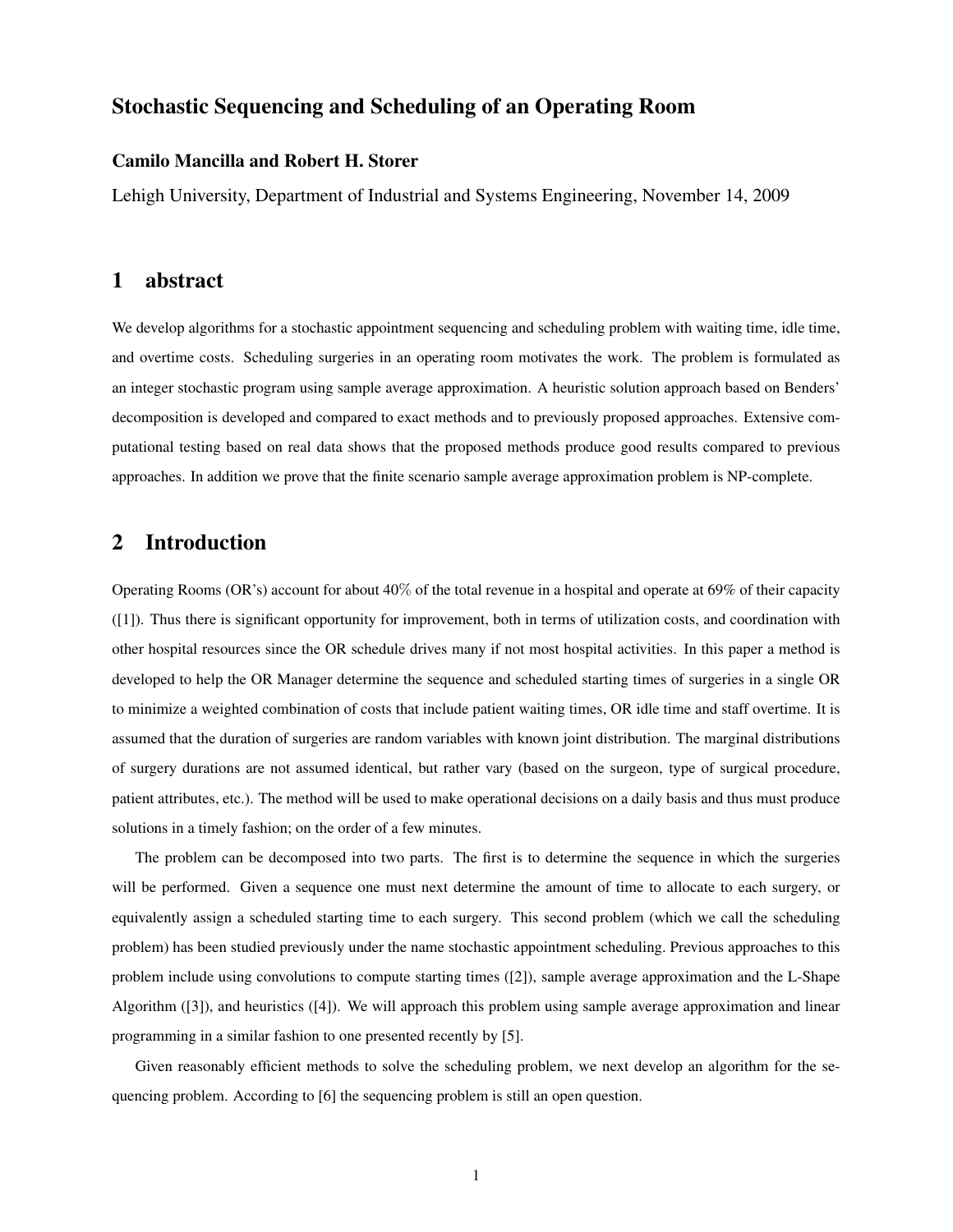OR Managers typically book a fixed amount of time for each surgery based on previously recorded times for the surgeon and type of procedure. A standard rule of thumb is to assume the mean duration of the previous K surgeries for the surgeon in question and type of procedure. The performance measures considered include waiting time (when the actual starting time is greater than the scheduled starting time, the patient must wait), idle time (when the previous surgery finishes before the next scheduled starting time, the OR will be idle), and overtime (if the total time to complete all surgeries exceeds the scheduled work day). We assume a separate cost (per unit time) for each surgery for both waiting and idle times and an overtime cost. We also explicitly consider the randomness of the surgery times, thus the objective is to find a sequence and schedule of starting times to minimize total expected cost where expectation is taken with respect to the joint distribution of surgery times. In testing, the data used to generate surgery time scenarios in the sample average approximation is based on data provided by a large regional Hospital.

The main idea of the proposed method is based on a Benders' decomposition scheme. The master problem is used to find sequences and the sub-problems are the scheduling problems (stochastic linear programs) as discussed above. The master problem in the Benders' approach becomes extremely hard to solve as cuts are added, thus we turn to heuristics to approximate its solution and generate promising sequences.

The remainder of the article is organized as follows. In the next section a brief review of the literature related to the sequencing and scheduling problems and stochastic integer programming is provided. In Section 3, the model is described and formulated. In Section 4 new complexity results for the sequencing problem are presented. In Section 5 algorithms are proposed to solve the sequencing and scheduling problems. In section 6 a method is proposed to choose the number of scenarios. In Section 7 computational results are presented. In Section 8 conclusions and future research directions are discussed.

# 3 Literature Review

Relevant previous work can be divided in two categories; Stochastic Appointment Scheduling and Stochastic Integer Programming. We begin with previous work on the Stochastic Appointment Scheduling Problem. [2] found the optimal sequence when there are only 2 surgeries (convex order) and then showed that this criteria does not guarantee optimality when the number of surgeries is greater than 2. [7] assumed job durations were iid random variables following a Coxian (phase type) distribution. Since durations were iid, sequencing was irrelevant. He assumed costs for waiting time and total completion time. He developed an efficient numerical procedure to calculate mean job flow times then solved for the optimal scheduled starting times using non-linear programming. For examples with up to 10 jobs, he showed that even though job durations are iid, the optimal starting times are not equally spaced. [5] formulated the sequencing and scheduling problem as an integer stochastic program and then proposed simple heuristics to determine the sequence. Once a sequence is given, the schedule of starting times were found using a sample average approximation (scenario based) approach. The resulting scheduling problem is a linear stochastic program which they solved by an L-shaped algorithm described in [3]. To determine a sequence they proposed three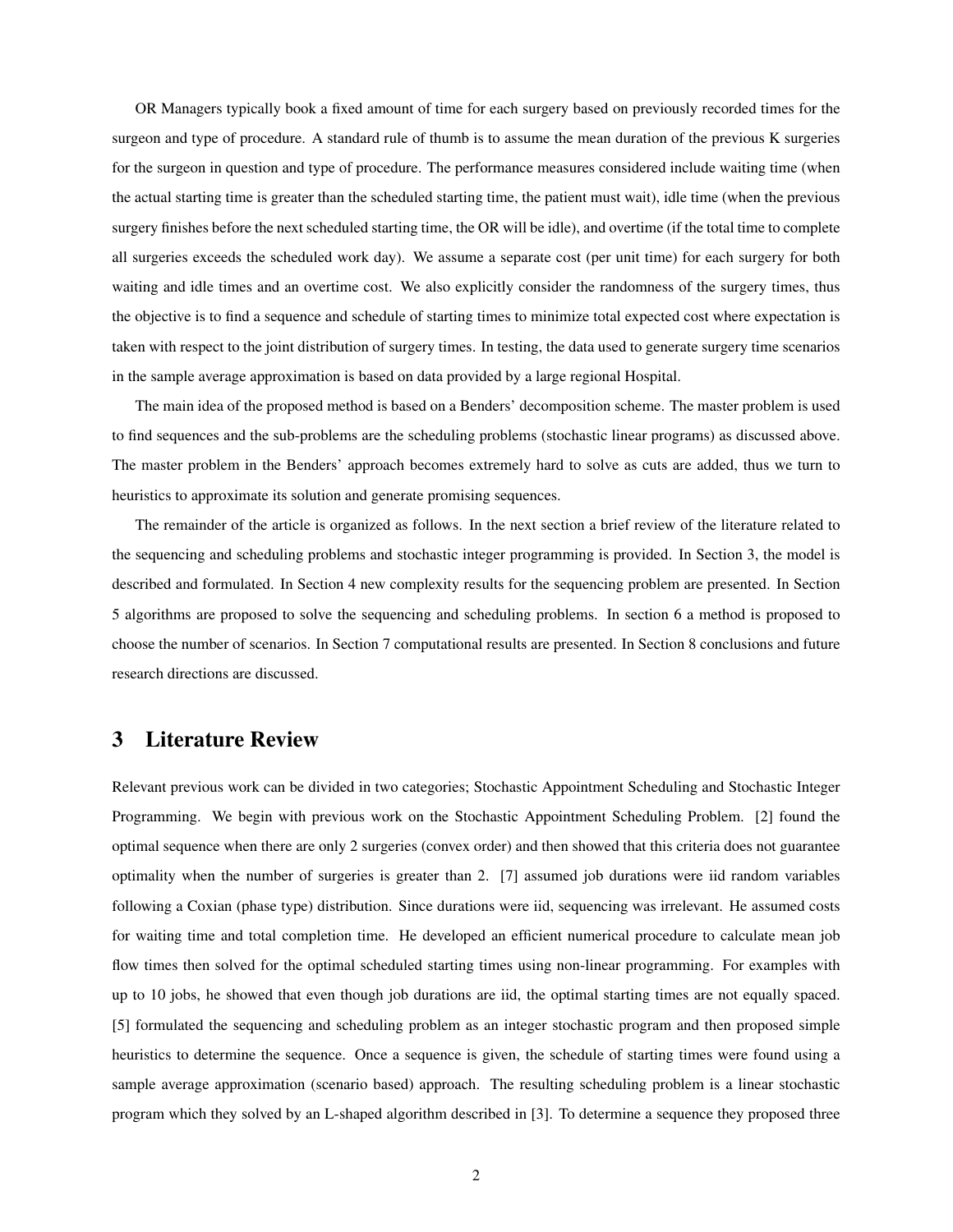methods; sort by variance of duration, sort by mean of duration, and sort by coefficient of variation of duration. These simple heuristics were also compared to a simple interchange heuristic. They report results with real surgery time data and up to 12 surgeries (jobs). They also assumed equal penalty costs across surgeries for waiting and idle time. They found that sort by variance of duration gave the best results.

[8] assumed that job durations follow the Exponential distribution with different means and that patient arrivals can only be scheduled at finite times (every ten minutes). Their objective function included wait, idle and overtime costs. Given these assumptions, a queuing theory approach was used to calculate the objective function for a given schedule of starting times. They further proved that the objective function was multi-modular with respect to a neighborhood that can move the start time of jobs one interval earlier or later. This result guaranteed that a local search algorithm in this neighborhood will find the optimal solution. In [9] and [10] the authors also assumed discrete scheduled starting times (at 10 minute intervals over 3 hours) and included penalties for waiting time and overtime. They assumed three classes of patients where durations were iid within class but differed between classes. They used Phase Type and Lognormal distributions to model the three duration distributions. Given a sequence, they proposed a gradient based algorithm to find the optimal schedule of starting times based on submodularity properties of the objective function. They proposed an all-pairs swap based steepest decent local search heuristic to find a sequence. They stop the search after a fixed number of iterations or when a local minimum is found. They report testing with simulated data for cases with 4 and 6 customers and conclude that the heuristics produced good results in terms of iterations and optimality gap when compared with exhaustive enumeration.

The approach to the problem taken in this paper is Stochastic Integer Programming thus previous approaches to similar problems are relevant. There is a rich literature on Stochastic Integer Programming. In [11] an exhaustive review of methods for solving Stochastic Programming problems with integer variables was given. For the type of problem we address, there are several methods that might seem to apply. Our problem has both integer variables (for sequencing) and continuous variables (for scheduled starting times) in the first stage, continuous variables in the recourse function (waiting and idle times), and complete recourse. For finite scenario problems, [12] proposed the Integer L-Shaped Method, an algorithm that is suitable for solving Stochastic Programs where the first stage variables are binary and the recourse cost is easily computable. The method uses Benders' Decomposition combined with cuts that differ from traditional Benders' cuts. Another approach based on scenario decomposition was proposed in [13]. After decomposing the problem by scenarios, they then solve a problem with relaxed non-anticipativity constraints to get a lower bound within a branch and bound scheme. Finally there is the widely used Benders' decomposition approach. In Benders' approach one may decompose by fixing the integer variables or by fixing the set of first stage decisions. The problem we address is such that if the integer (sequencing) variables are fixed, the continuous (scheduling) variables can be computed with relative ease by solving a Linear Program using an interior point method. This makes Benders' decomposition particularly attractive for our problem. We also experimented briefly with the Integer L-shaped method but found that it offered no advantage over the Benders' approach in this case. Scenario decomposition is not appropriate for our problem since solutions to the single scenario problems provide no useful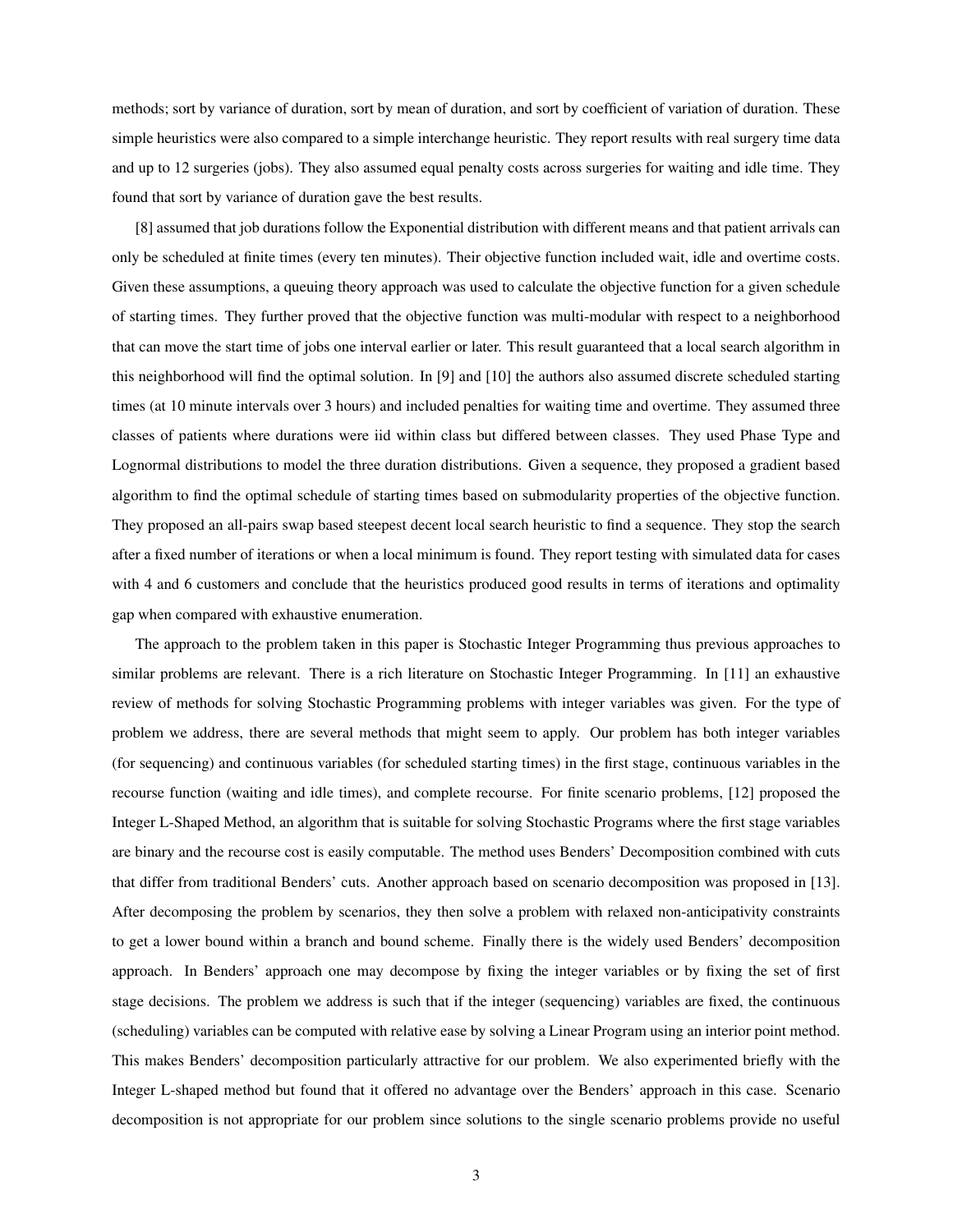information about the overall solution. This is because in any scenario subproblem, the starting times are simply set equal to the finish time of the previous job always resulting in zero cost.

The current literature also distinguishes between the infinite scenario problem and the finite scenario problem. For the infinite scenario case, two methodologies are potentially useful. In [14] the authors proposed an algorithm for solving the sample average approximation (finite scenario problem). They apply this procedure many times until stopping criteria related to statistical bounds are fulfilled. The other method aimed at the infinite scenario case is Stochastic Branch and Bound [15]. This method partitions the integer feasible space and computes statistical upper and lower bounds, then uses these bounds in the same way traditional branch and bound uses upper and lower bounds to find the true optimal value with probability one. Solving our sample average approximation problem turns out to be very time consuming, thus neither of these infinite scenario approaches are practically viable in our case.

# 4 Problem Statement

We assume a finite set of jobs (surgeries) with durations that are random variables. We assume these job durations have a known joint distribution, and are independent of the position in the sequence to which the job is assigned. Only one job may be performed at a time, and overtime is incurred when job processing extends past a deadline representing the length of the work day. Two sets of decisions must be made, first the sequence to perform the jobs must be determined, then a starting time must be assigned to each job. The starting time can be thought of as the time the patient is scheduled to arrive to the OR, thus a job may not begin before its scheduled starting time. The objective function consists of three components, waiting time (the time a patient must wait between his/her scheduled starting time and actual starting time), idle time (the time the OR is idle while waiting for the next patient to arrive) and overtime. Given a sequence, starting times for each surgery (job), and the duration distributions, the expected waiting time and idle time before each job and the over time can be estimated by averaging over a sample of scenarios. The objective function is a weighted linear combination of these three expected costs. Note that waiting and idle costs may be different for each job. This problem has been modeled as a two stage stochastic program with binary and continuous variables in the first stage decisions in [5]. They incorporated the processing time uncertainty into the model using a sample average approximation (i.e. scenario based) approach. The binary variables define which job (surgery) should be placed in the  $i<sup>th</sup>$  position in the sequence. The starting times and the binary variables are all included in the first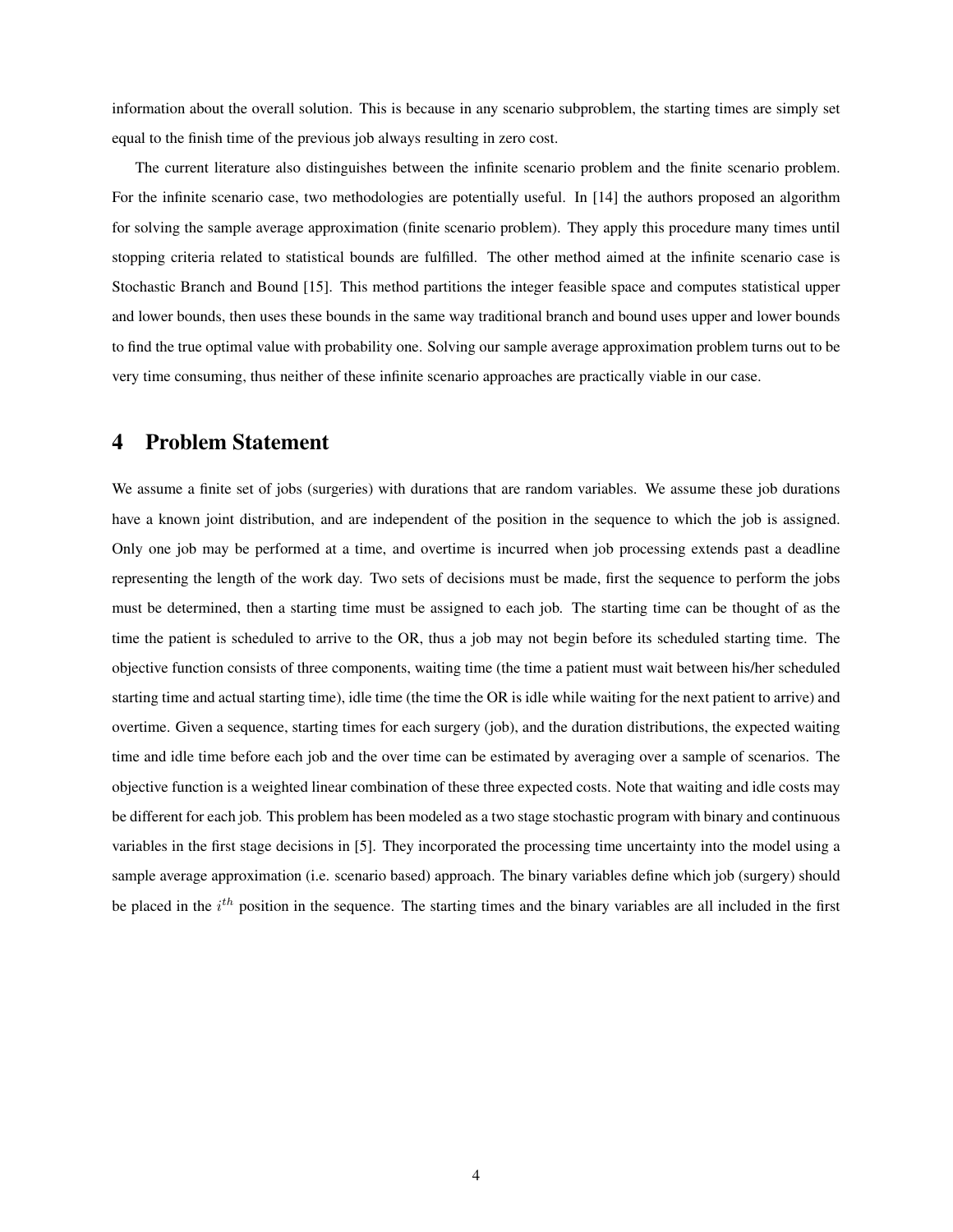stage decisions. This problem can be formulated as shown below. This model is similar to [5].

minimize: 
$$
\sum_{k=1}^{K} \frac{1}{K} \left( \sum_{i=1}^{n} \sum_{j=1}^{n} c_j^w w_{i,j}^k + c_j^s s_{i,j}^k + c^l l^k \right)
$$
 (1)

s.t.: 
$$
t_i - t_{i+1} - \sum_{j=1}^n w_{i+1,j}^k + \sum_{j=1}^n s_{i,j}^k + \sum_{j=1}^n w_{i,j}^k = -\sum_{j=1}^n z_j^k x_{ij}
$$
 *i, k* (2)

$$
t_n + \sum_{j=1}^n w_{n,j}^k - l^k + g^k = -\sum_{j=1}^n z_j^k x_{nj} + d
$$
  

$$
\sum_{i=1}^n x_{ij} = 1
$$
  
(4)

$$
\sum_{j=1}^{n} x_{ij} = 1
$$
 (5)

$$
s_{i,j}^k \le M_1 x_{ij} \qquad \qquad i, j, k \quad (6)
$$

$$
w_{i,j}^k \le M_2^i x_{ij} \qquad \qquad i, j, k \quad (7)
$$

$$
w_{i,j}^k \ge 0, s_{i,j}^k \ge 0 \ \forall (i, j, k) \in (I, J, K) \ l^k \ge 0, \ g^k \ge 0 \ \forall k \in K, \ x_{ij} \in \{0, 1\}
$$

## Indices and Sets

| J                  | Jobs to be scheduled $j=1,,n$ .                                       |
|--------------------|-----------------------------------------------------------------------|
| I                  | Positions in the sequence $i=1,,n$ .                                  |
| K                  | Scenarios to be considered k=1,,K.                                    |
| <b>Parameters</b>  |                                                                       |
| $c_j^w$            | waiting time penalty for surgery j.                                   |
| $c_j^s$            | idle time penalty for surgery j.                                      |
| $c^l$              | overtime penalty.                                                     |
| d                  | time beyond which overtime is incurred.                               |
| $M_1, M_2^i$       | are sufficiently large numbers.                                       |
| $z_i^k$            | duration of surgery i in scenario k.                                  |
| <b>Variables</b>   |                                                                       |
| $t_i$              | scheduled starting time for the surgery in position i.                |
| $w_{ij}^k$         | waiting time in scenario k when surgery j is in position i.           |
| $s_{ij}^k$         | idle time in scenario k when surgery j is in position i.              |
| $l^k$              | total time to complete all jobs (makespan) in scenario k.             |
| $g^k$              | slack variable that measures the earliness with respect to time d.    |
| $x_{ij}$           | a binary variable denoting the assignment of surgery j to position i. |
| <b>Constraints</b> |                                                                       |
| (2.2),(2.3)        | define the waiting and idle time for every surgery and scenario.      |
| $(2.4)$ , $(2.5)$  | assure each surgery is assigned to one position in the sequence.      |
| (2.6),(2.7)        | are logical constraints that force waiting and idle times to be zero. |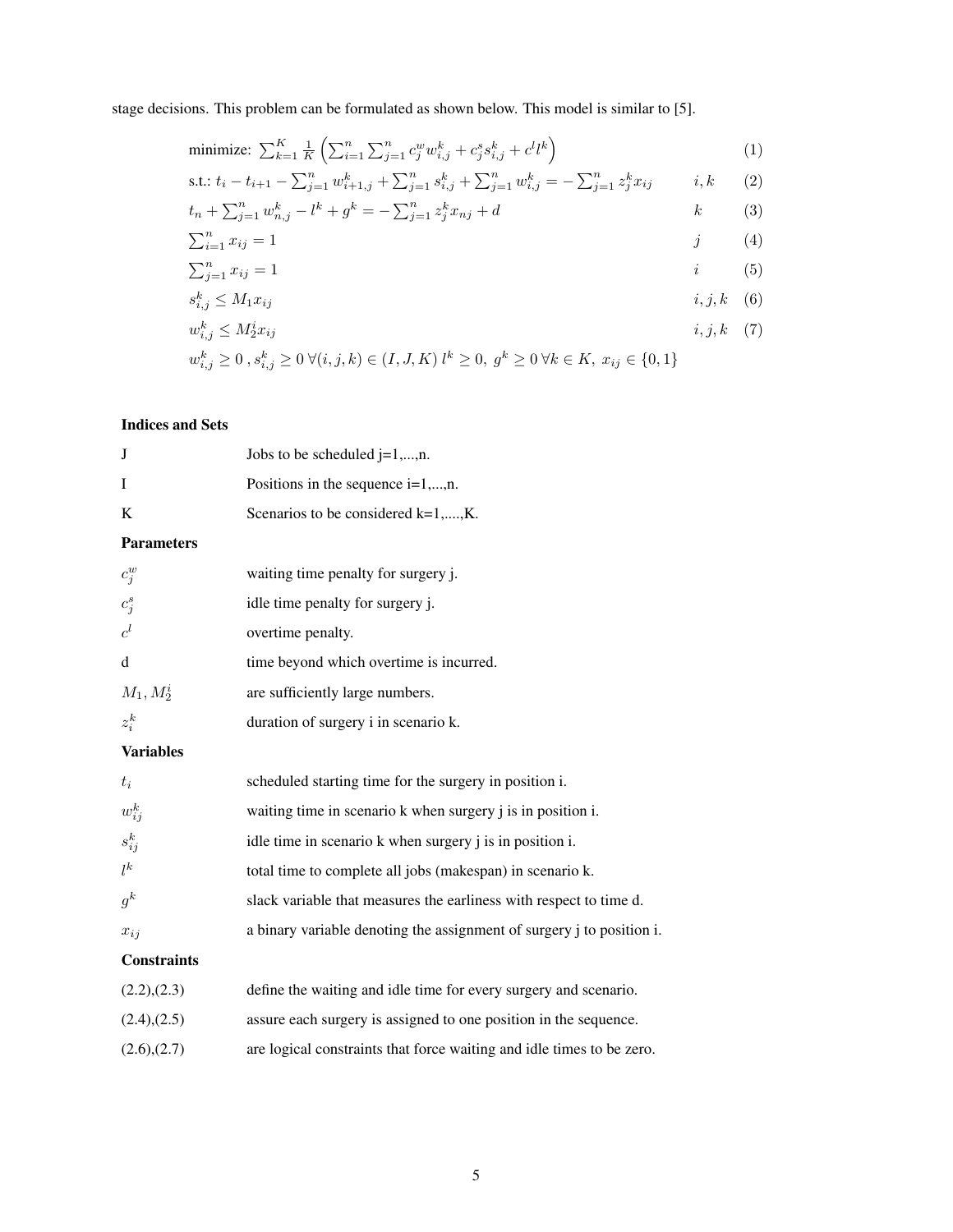## 4.1 Properties of the formulation

Once the sequence is fixed the waiting and idle times and tardiness can be computed for every scenario as a function of the scheduled starting times as shown below ([5]). In the stochastic programming framework the computation of these variables can be seen as the recourse function. Further, any sequence will yield a finite objective function value therefore we have complete recourse. Thus we will only need optimality cuts to solve this problem using Benders' decomposition.

$$
w_i^k = \max \{ w_{i-1}^k + z_{i-1}^k - t_i + t_{i-1}, 0 \}, \quad i = \{ 2, ..., n \}
$$
(8)  
\n
$$
s_i^k = \max \{ -w_i^k - z_i^k - t_i + t_{i+1}, 0 \}, \quad i = \{ 1, ..., n-1 \}
$$
(9)  
\n
$$
l^k = \max \{ w_n^k + z_n^k + t_n - d, 0 \}
$$
(10)

The waiting time and scheduled starting time of the first surgery in the sequence are both assumed to be zero.

## 4.2 Strengthening the MIP Formulation

If we apply traditional branch and bound to the problem formulated in section 3, the weakness of the formulation caused by the big M constraints will negatively affect performance. Since we will compare the performance of our algorithms to branch and bound, it is important to strengthen the MIP formulation to the extent possible. Through straightforward but lengthy analysis we found values for  $M_1$  and  $M_2^i$  that preserve optimality. Proof of the validity of the results may be found in appendix A. Here we simply state the results.

We set  $M_1$  that appears in the slack time constraints (6) as follows:

$$
M_1 = \max_{i \in I} \{ \max_{k \in K} \{ z_i^k \} - \min_{k \in K} \{ z_i^k \} \}
$$

We set the  $M_2^i$  values that appear in the waiting time constraints (7) as follows:

$$
M_2^i = \sum_{j=1}^{i-1} \delta_j
$$

where  $\delta_j$  corresponds to the jth largest value in terms of  $\max_{k \in K} z_r^k - \min_{k \in K} z_r^k$ . With these "big M" values, the formulation can be somewhat tightened.

# 5 Problem Complexity

Previous authors ([5], [6]) have speculated that the sample average approximation sequencing and scheduling problem (SAA-SSP) is NP-Complete, but to the best of our knowledge the question is still open. In this section we first prove SAA-SSP with equal idle cost and equal waiting cost (EC) and sufficiently many scenarios is NP-Complete. Next we show that SAA-SSP with unequal costs and 2 scenarios is NP-Complete. The first proof uses concepts similar to those in [16]. The second proof follows easily from the first.

For problem EC, we first state the feasibility problem.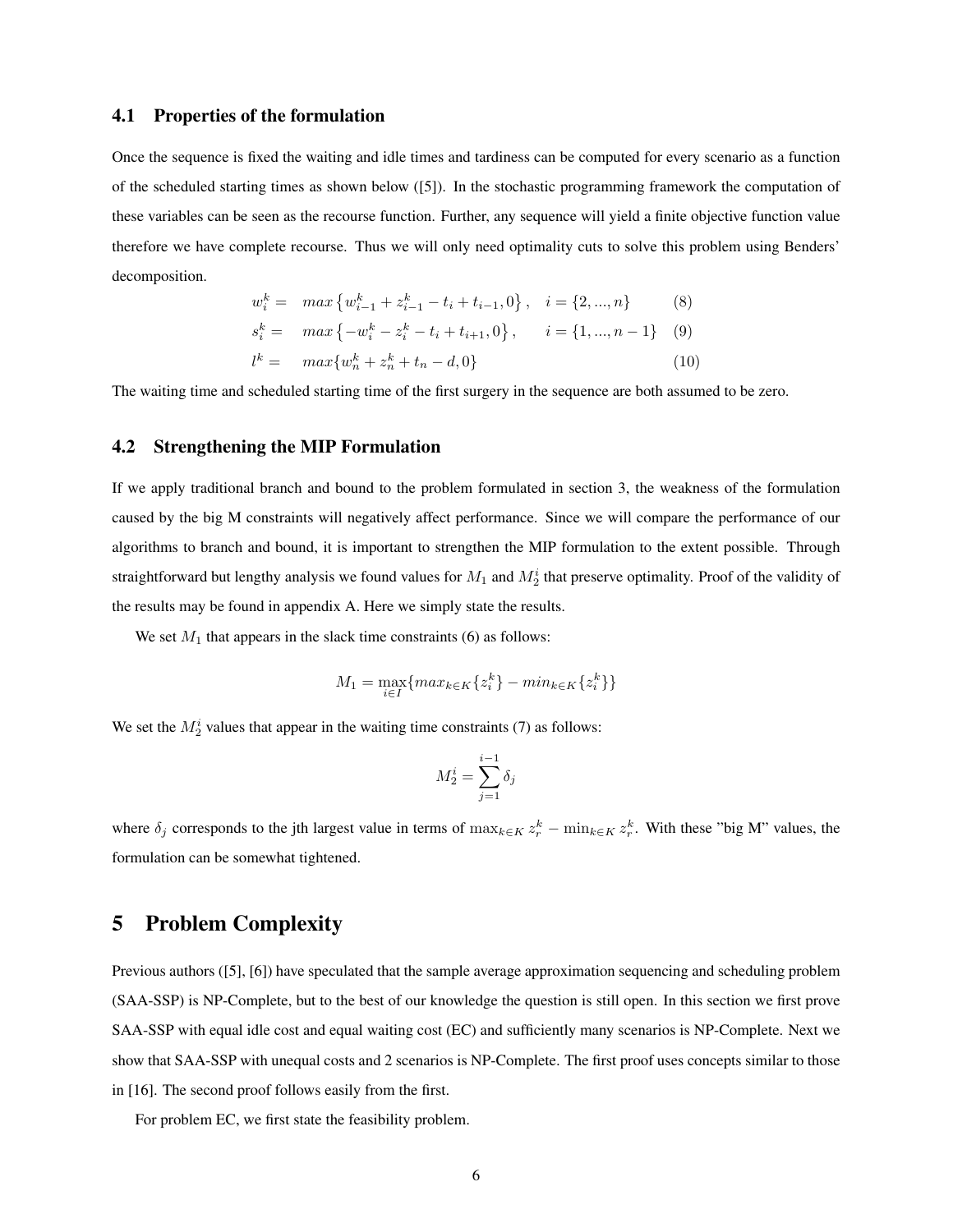Sample average approximation sequencing and scheduling problem (SAA-SSP). Given a collection of jobs I indexed by i, with task lengths in scenario k given by  $z_i^k \geq 0$ , and a budget B of schedule cost, does there exist a sequence and schedule for I whose cost does not exceed B ?

In order to prove the complexity of this problem, we construct a polynomial transformation to the 3-Partition problem. The 3-Partition problem as defined below is know to be NP-Complete [16].

**Definition 1.** 3-Partition: Given positive integers n, R, and a set of integers  $A = \{a_1, a_2, ..., a_{3n}\}$  with  $\sum_{i=1}^{3n} a_i = nR$ and  $\frac{R}{4} < a_i < \frac{R}{2}$  for  $1 \le i \le 3n$ , does there exist a partition  $\langle A_1, A_2, \dots, A_n \rangle$  of A into 3-elements sets such that, *for each i*  $\sum_{a \in A_i} a = R$  ?

#### Theorem 2. *The SAA-SSP problem is NP-Complete.*

We show that 3-partition polynomially reduces to a given sample average approximation sequencing scheduling problem (SAA-SSP). The idea is to create an instance of SAA-SSP with 4n jobs and  $K_1+K_2=K = \left\lceil \frac{20nR+50n^2R^2}{4+10nR} \right\rceil$ scenarios, in which the first 3n jobs have durations related with the partition A, while the remaining n jobs have a convenient duration such that scheduling leads to the solution of the 3-Partition problem. The cost penalties are chosen as  $c_i^s = 4nK$ ,  $c_i^w=1$   $\forall i \in \{1, ..., 4n\}$ . The budget of the schedule cost is  $B = \frac{5K_1nR}{2K}$ . We define 2 sets of jobs, G and D:

- G: jobs  $g_i$  in G are defined for  $1 \le i \le 3n$ . Jobs  $g_i$  have duration  $a_i$  in scenarios 1,.., $K_1$  and duration zero for scenarios  $K_1+1,...,K$ .
- D: jobs  $d_i$  in D are defined for  $3n+1 \le i \le 4n$ . Jobs  $d_i$  have duration H for scenarios  $1,..,K_1$  and H+R for the scenarios  $K_1+1,..,K$ .

The number of scenarios K= $K_1 + K_2$ , where  $K_1 = \left[\frac{10nR}{2+5nR}\right]$  and  $K_2 = \left[\frac{50n^2R^2}{4+10nR}\right]$ .

Intuitively, the main idea of the proof can be seen in Figure 1. First the idle cost is set high enough that the starting times will always result in no idle time in an optimal solution. Next, if the schedule is not the "3-Partition schedule" as shown in Figure 1, then there will be waiting time penalties for "D" jobs in the  $K_2$  scenarios. We make  $K_2$  large enough that this waiting time causes the budget to be exceeded.

**Lemma 3.** The optimal scheduled starting times for the set of 4n jobs with cost penalties  $c_i^s = 4nK$ ,  $c_i^w = I \ \forall i \in \{1, ..., m\}$ *is given by:*  $t_i^* = min_{k \in K} \{ t_{i-1}^* + w_{i-1}^k + z_{i-1}^k \}$  *(that is the schedule contains no idle time).* 

For a detailed proof of this lemma (which is based simply on setting the idle costs high enough), see appendix B.

Lemma 4. *For any given sequence of problem SAA-SSP, the optimal schedule leads to a solution that has an integer valued objective function.*

*Proof.* By lemma 3 we know that the starting times follow a recursive formula that depends on waiting time and durations of jobs earlier in the sequence and we know that we can express waiting time using (8). Since, the durations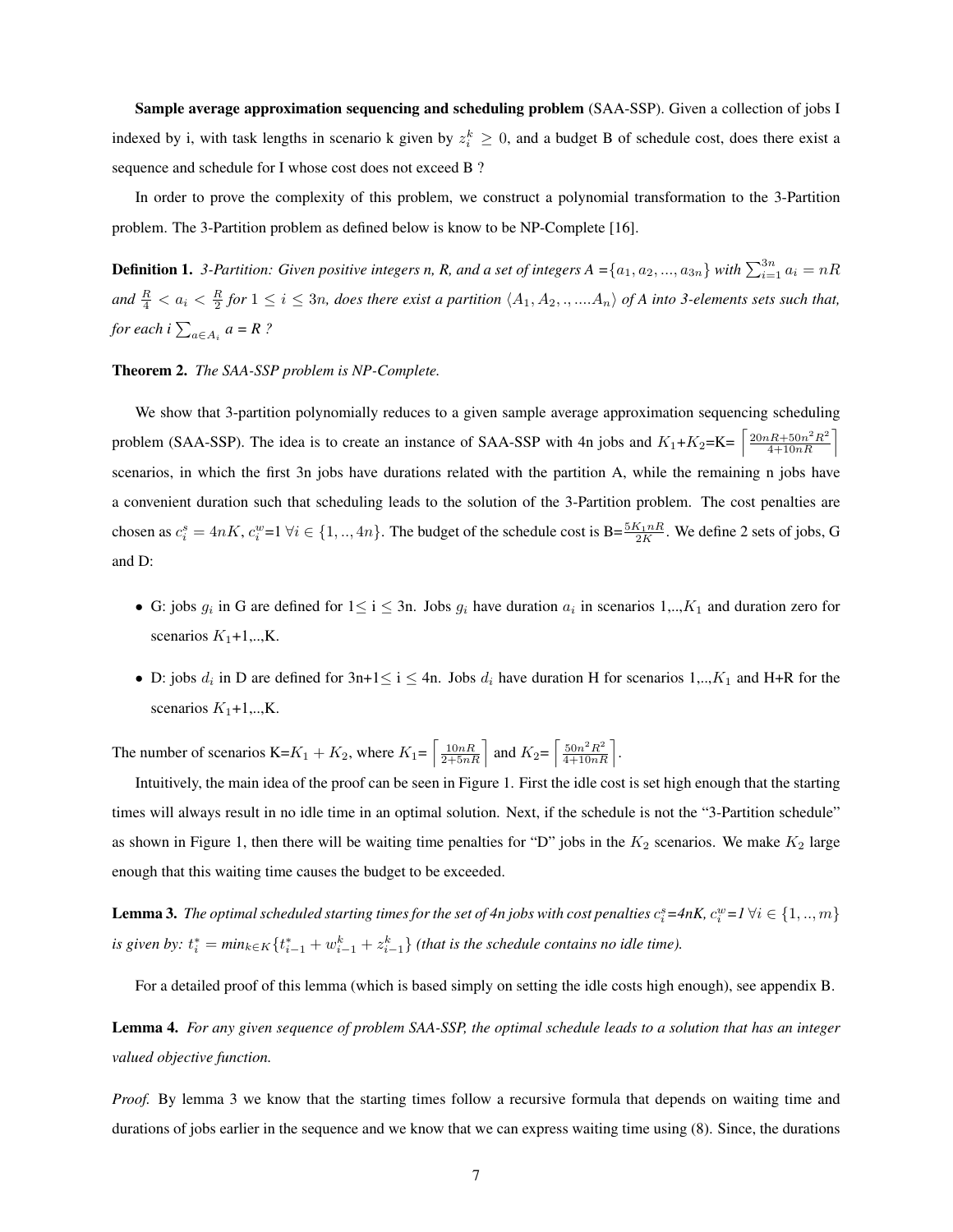are integers, and the integers are closed under addition and subtraction, we can conclude that all waiting times are integer (and all idle times are zero). Since waiting costs are also integer, the objective function value of the optimal solution to the scheduling problem is an integer.  $\Box$ 

The proof of theorem 1 will have two parts, first we prove that the solution of the 3-Partition problem defines all the optimal solutions of the SAA-SSP. Second, we show that the optimal solution of the SAA-SSP finds the perfect 3-Partition if there is one.

We will start by showing that the solution of the 3-Partition problem leads to a feasible solution of SAA-SSP. Assume there is a partition  $\langle A_1, A_2, ..., A_n \rangle$  that fulfills the condition  $A_i = \{a_{t(i,1)}, a_{t(i,2)}, a_{t(i,3)}\}\sum_{j=1}^3 a_{t(i,j)} = R$ ,  $1 \leq i \leq n$ . We create the jobs G and D and then construct the desired sequence and schedule as shown in Figure 1.

The jobs in G have been scheduled between the D jobs following the pattern shown in Figure 1. We set all the starting times at the beginning of each block resulting in no idle time. Recall that in scenarios  $K_1 + 1, ..., K$  the G jobs all have zero duration. The schedule cost for this sequence can be computed in straightforward fashion to be,

$$
z^* = \frac{1}{K} \sum_{k=1}^K \left( \sum_{g \in G} c_g^w w_g^k + c_g^s s_g^k + \sum_{d \in D} c_d^w w_d^k + c_d^s s_d^k \right) = \frac{K_1}{K} (nR + 2 \sum_{i=1}^n a_{t(i,1)} + \sum_{i=1}^n a_{t(i,2)})
$$

Since, the  $a_i$  are bounded above by  $\frac{R}{2}$  the schedule cost is bounded above by  $\frac{5K_1nR}{2K}$ , therefore this sequence and schedule fulfills the budget B.

The second part of the proof shows that any sequence and schedule that does not exceed the budget B contains a perfect partition as shown in Figure 1. First, we will show that only a sequence and schedule following the pattern shown in figure 1 fulfills the budget B.

Claim 1: Any sequence that does not have 3 G jobs between 2 D jobs will exceed the budget. In order to show this claim we will divide the proof in cases. First, we will show the case when we have less than 3 G jobs between 2 D jobs. We will show that 2 G jobs between D jobs is suboptimal. These results can be extended in straightforward manner to the cases with 0 or 1 G job between D jobs. For this case we further divide into 4 cases where the starting time of the first D job is defined by the  $K_1$  scenarios (Case 1.1) or  $K_2$  scenarios (Case 1.2 and Case 1.3) or when the starting time is the same for all the scenarios (Case 1.4). The impact of every case is reflected in Figure 2. Since, the smallest  $\epsilon$  is 1 (Lemma 3) we can compute the schedule cost for every case.



Figure 1: Constructed Sequence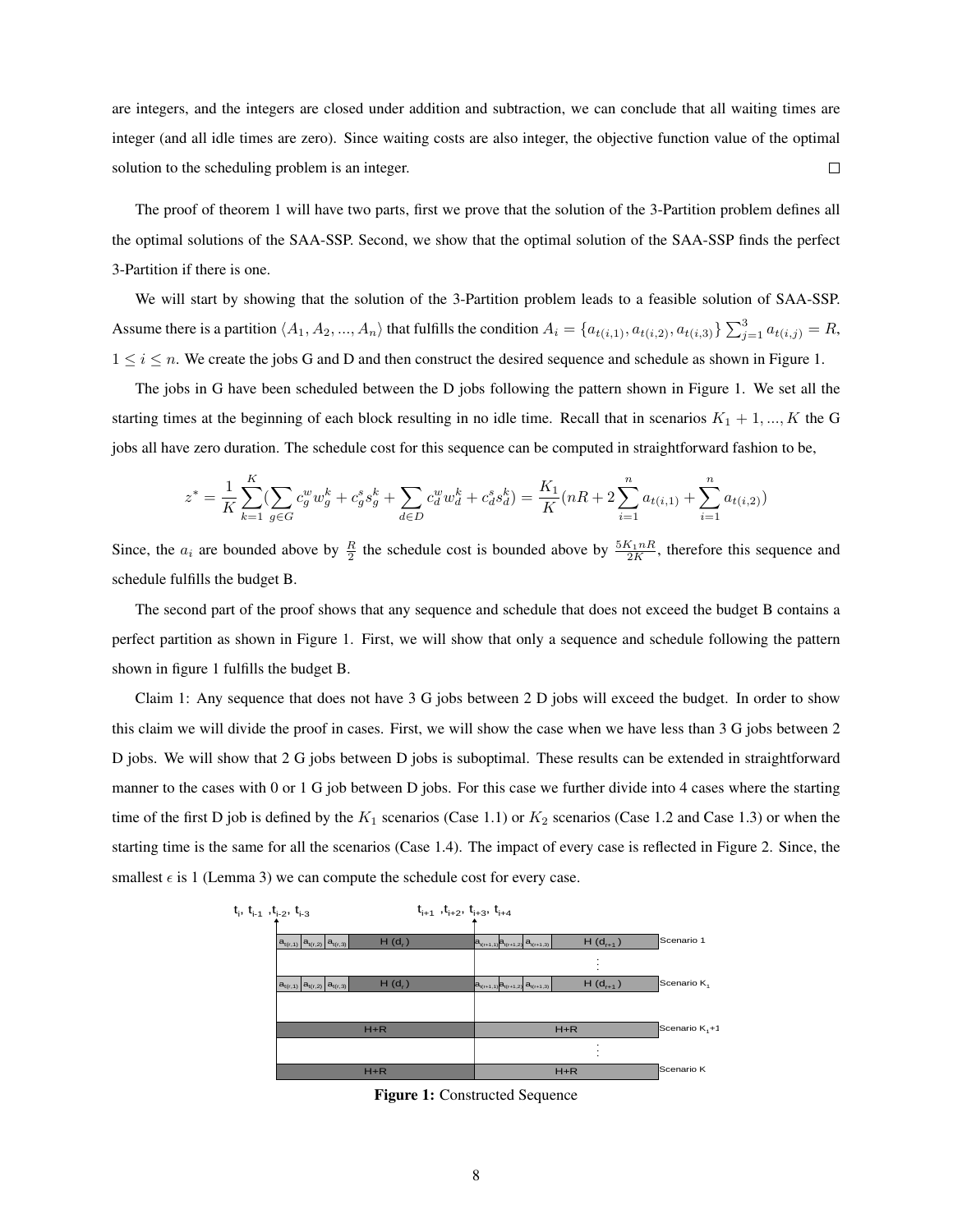

Figure 2: Different Cases

$$
\begin{cases}\nW_S + K_2(\epsilon_1 + \epsilon_2) = W_S + \frac{50n^2R^2}{2+5nR} > \frac{5nR}{2+5nR} = B & \text{Case 1.1} \\
W_S + K_1(\epsilon_1 + \epsilon_2 + \epsilon_3) + K_2\epsilon_r > \frac{K_1}{2} = B & \text{Case 1.2}\n\end{cases}
$$

$$
\begin{cases} W_S + K_2 \epsilon_1 > \frac{K_1}{2} = B \end{cases}
$$
 Case 1.3

$$
\begin{cases}\nW_S + K_2 \epsilon_1 > \frac{K_1}{2} = B \\
W_S + K_2 \epsilon_2 > B\n\end{cases}
$$
\nCase 1.3

\nCase 1.4

Note, in the above equations we used the following equivalences.

 $z =$ 

$$
B = \frac{5nRK_1}{2K} = \frac{K_1}{2} = \frac{5nR}{2 + 5nR}
$$

For case 1.2 there must exist a job r with positive waiting time in the  $K_2$  scenarios since otherwise there would be idle time.

Case 2 where we have more than three jobs between D jobs can be proven by similar arguments.

Claim 2: The sequence consisting of 3 G jobs followed by a D job is superior to a sequence with one D job followed by 3 G jobs. The duration of the jobs g are zero for scenarios  $K_1+1, K$  thus the optimal sequence is to assign them at the beginning of the each block. Otherwise, these jobs will incur waiting time in scenarios  $K_2$  causing the budget to be exceeded.

Given that every optimal sequence and schedule must follow the pattern in Figure 1, we next show that only schedules built on a perfect 3-Partition fulfill the budget. We show this by induction on the number of blocks.

First, we consider the case with only two blocks. If we have a sequence and schedule not built on a perfect partition we have 2 cases as shown in figure 3.

The cost of schedule (W) exceeds the budget B in each case as seen in the following.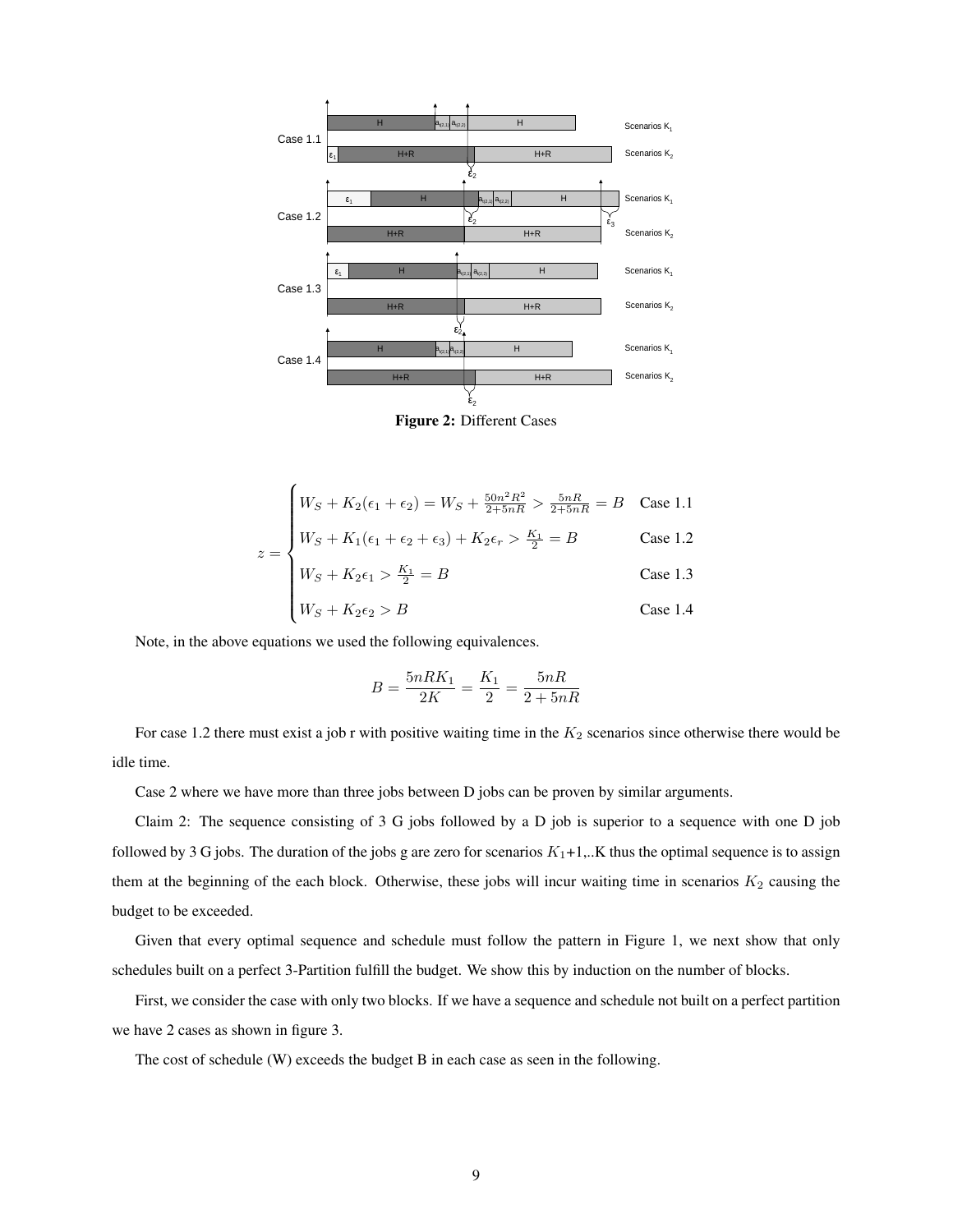

Figure 3: The Two Block Case

$$
W = \begin{cases} W_{B_1} + K_1(3\epsilon_2 + 2a_{t(2,1)} + a_{t(2,2)} + R_2) & \text{if } R_2 < R \\ W_{B_1} + (2a_{t(2,1)} + a_{t(2,2)} + R_2 - 3\epsilon_1)K_1 + K_2\epsilon_1 & \text{if } R_2 > R. \end{cases}
$$

where  $W_{B_1}$  is the waiting time incurred by the second and third job in the first block.

When the schedule is based on a perfect partition, that is  $R_1 = R_2 = R$  the objective function value is  $W_{B_1}$  +  $(2a_{t(2,1)} + a_{t(2,2)} + R_2)K_1$  which meets the budget. Therefore, the solution of the 3-Partition problem leads to the only schedule that meets the budget and thus is optimal for the SAA-SSP problem when we have two blocks. We have proven the 2 block case, and assuming that this true for the n block case, we will show that must be true for the case with n+1 blocks. We will compute the waiting time for the last block in the case n+1 blocks.

$$
W_{n+1} = \begin{cases} K_1(3\epsilon_{n+1} + 2a_{t(n+1,1)} + a_{t(2,2)} + R_{n+1}) & \text{if } R_{n+1} < \mathbf{R}.\\ K_1(2a_{t(n+1,1)} + a_{t(n+1,2)} + R_{n+1} - 3\epsilon_n) + K_2\epsilon_n & \text{if } R_{n+1} > \mathbf{R}.\\ W_{B_1} + K_1(2a_{t(n+1,1)} + a_{t(n+1,2)} + R_{n+1}) & \text{if } R_{n+1} = \mathbf{R}. \end{cases}
$$

The schedule cost is the summation of the contribution of every block, therefore:

$$
W = \sum_{i=1}^{n+1} W_i
$$

By assumption, we know that the optimal schedule when we have n blocks is reached when we have the optimal 3-Partition. This implies that the best value for the first n blocks is reached when we have the solution of the 3-Partition for the first n blocks. This implies that  $R_{n+1} = R$  because  $\sum_{i=1}^{3(n+1)} a_i = (n+1)R$  by assumption. Therefore, the optimal value of the SAA-SSP is reached when we have the solution of the 3-Partition problem. With this we conclude the proof.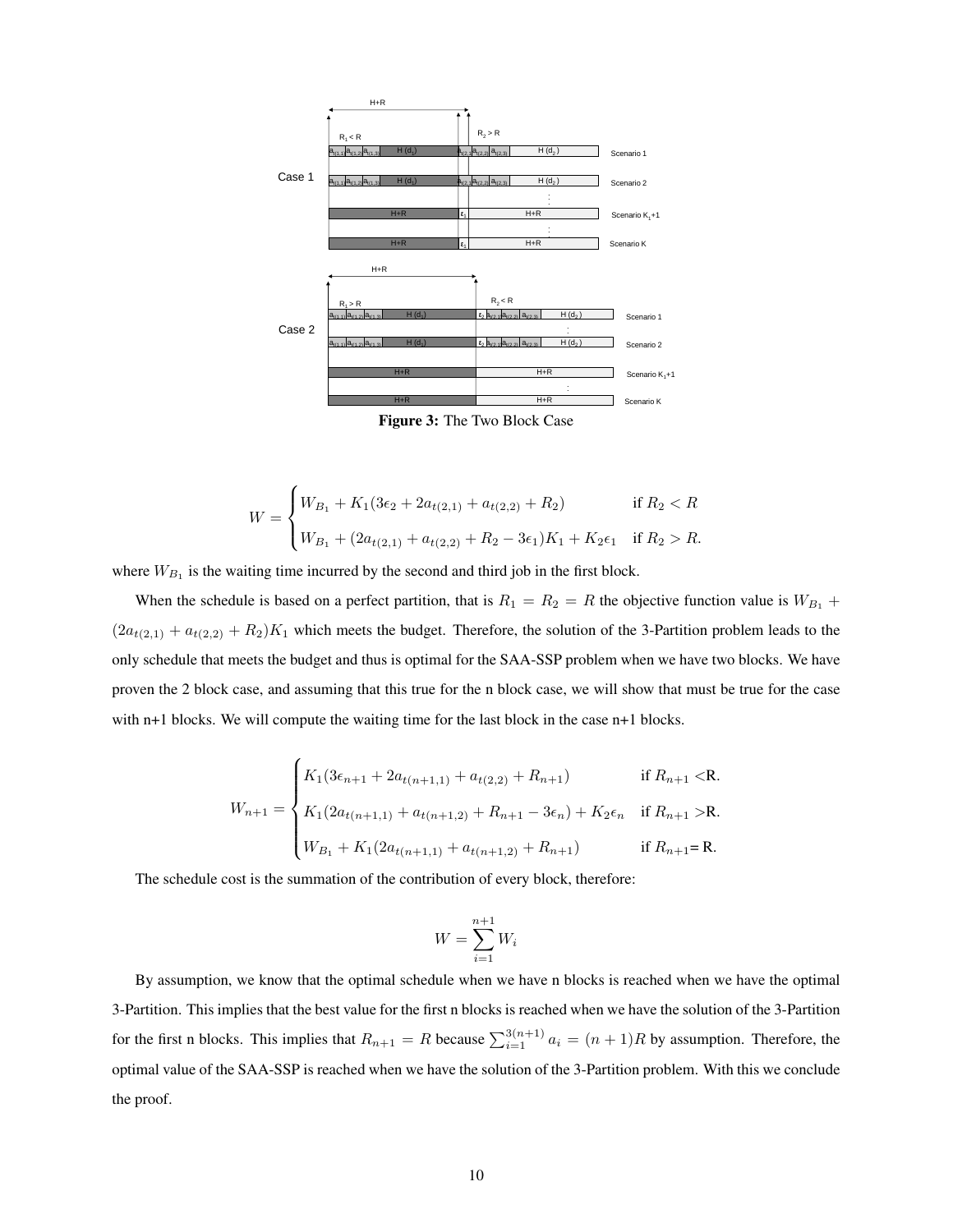Theorem 5. *The Sample Average Approximation Sequencing and Scheduling Problem with two scenarios is NP-Complete when the idle cost and waiting cost are allowed to be different for every surgery.*

We will provide only a sketch of the proof for this theorem since the actual proof is very close to the previous one. We construct a set of jobs (D and G) exactly as in the previous proof but with different costs. In this case  $K_1=1$  and  $K_2 = 1$  and the waiting cost for the D jobs is set to  $\frac{5nR}{2}$ . The result is a scheduling problem with the same properties as in the previous proof, except with a slightly different sequence pattern than the one shown in figure 1. In this case, the optimal sequence will follow the pattern shown in figure 4. With the prescribed waiting cost for the D jobs, any wait caused in these jobs will cause the budget to be exceeded as in the previous proof.



Figure 4: 2 Scenarios Case

# 6 Proposed Solution Methodology

The approach we propose for the SAA-SSP uses a heuristic method to find good solutions in a reasonable amount of time. The Master problem in our Benders' Decomposition is an integer program thus is difficult to solve and even more difficult when we add cuts in every iteration. Relaxing the side constraints results in an easy to solve assignment problem. We use this property to construct a heuristic to generate good feasible solutions to the master problem. The idea of solving the master problem heuristically has also been proposed by several authors such as [17] and [18].

## 6.1 Proposed Algorithm

The basic outline of our algorithm is as follows; start with an arbitrary sequence. Set the Upper Bound (UB)= $\infty$  and Lower Bound (LB)=- $\infty$ .

- 1. Solve the LP scheduling subproblem for the current sequence yielding  $z^*, x^*, p^*$ .
- 2. Update the UB if  $z^*$  <UB.
- 3. Generate a Benders' cut from the optimal extreme point in the dual  $(p^*)$ .
- 4. Use our simplified master problem heuristic to try to find a feasible solution to MP.
- 5. If the new sequence is the same as the previous sequence, restart the heuristic.
- 6. If (number of iterations  $<$  max iterations ) go to 1, else stop.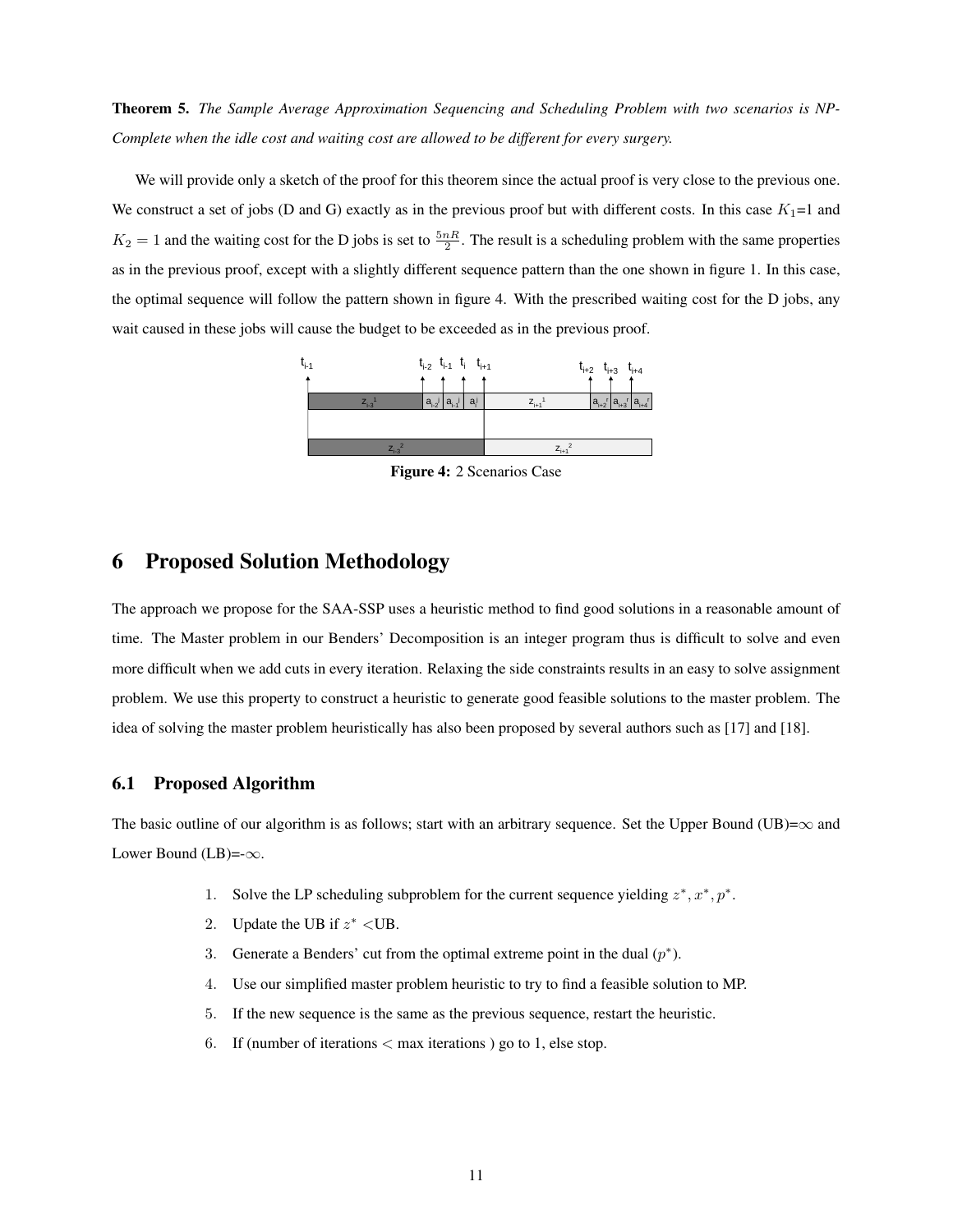#### 6.1.1 The LP Scheduling Subproblem

Given a sequence, finding the optimal scheduled starting times is known to be a linear program ([3], [5]). This is the LP subproblem in step one above. The size of this LP grows rapidly with the number of scenarios. [3] proposed solving this problem using the L-Shaped method. We developed a network flow like approach based on the fact that the dual is a network flow problem with side constraints. For problems with 2500 scenarios and 10 surgeries the network flow based method was superior to both the Standard L-Shaped Method and Standard Dual Simplex. However, further testing revealed that interior point methods were at least one order of magnitude faster than any of the other methods. Thus, we use the Cplex barrier algorithm to solve the subproblems within the algorithm. The LP subproblem which, for a given sequence, finds scheduled starting times that minimize total cost averaged over the scenarios is given below.

min: 
$$
\sum_{k=1}^{K} \frac{1}{K} \left( \sum_{i=1}^{n} c_i^w w_i^k + c_i^s s_i^k + c^l l^k \right)
$$

s.t.: 
$$
t_i - t_{i+1} - w_{i+1}^k + s_i^k + w_i^k = -z_i^k \quad \forall i \in I \forall k \in K
$$
  
\n
$$
t_n + w_n^k - l^k + g^k = d - z_n^k \quad \forall k \in K
$$
  
\n
$$
w_i^k, s_i^k \ge 0 \forall (i, k) \in (I, K), l^k, g^k \ge 0 \forall k \in K, t_1 \ge 0
$$

This is the dual of the scheduling problem,

$$
\max: -\sum_{k=1}^{K} \sum_{i=1}^{N} f_i^k z_i^k - \sum_{k=1}^{K} f_n^k (d - z_n^k)
$$

s.t. 
$$
\sum_{k \in K} f_1^k \le 0
$$

$$
\sum_{k \in K} f_i^k - \sum_{k \in K} f_{i+1}^k = 0 \quad \forall i \in I
$$

$$
f_{i+1}^k - f_i^k \le \frac{1}{K} c_i^w \qquad \forall k \in K
$$

$$
f_i^k \le \frac{1}{K} c_i^s \qquad \forall i \in \{1, ..., n-1\}
$$

$$
-\frac{1}{K} c^l \le f_n^k \le 0 \qquad \forall k \in K.
$$

## 6.2 The Master Problem in Benders' Decomposition

We use a straightforward application of Benders' Decomposition on the mixed integer stochastic program defined in section 3. The master problem contains the integer sequencing variables  $(x_{ij})$ . The master problem formulation appears below.

Definition 6. *The master problem at iteration T in Benders' Decomposition.*

$$
minimize: z_M = z
$$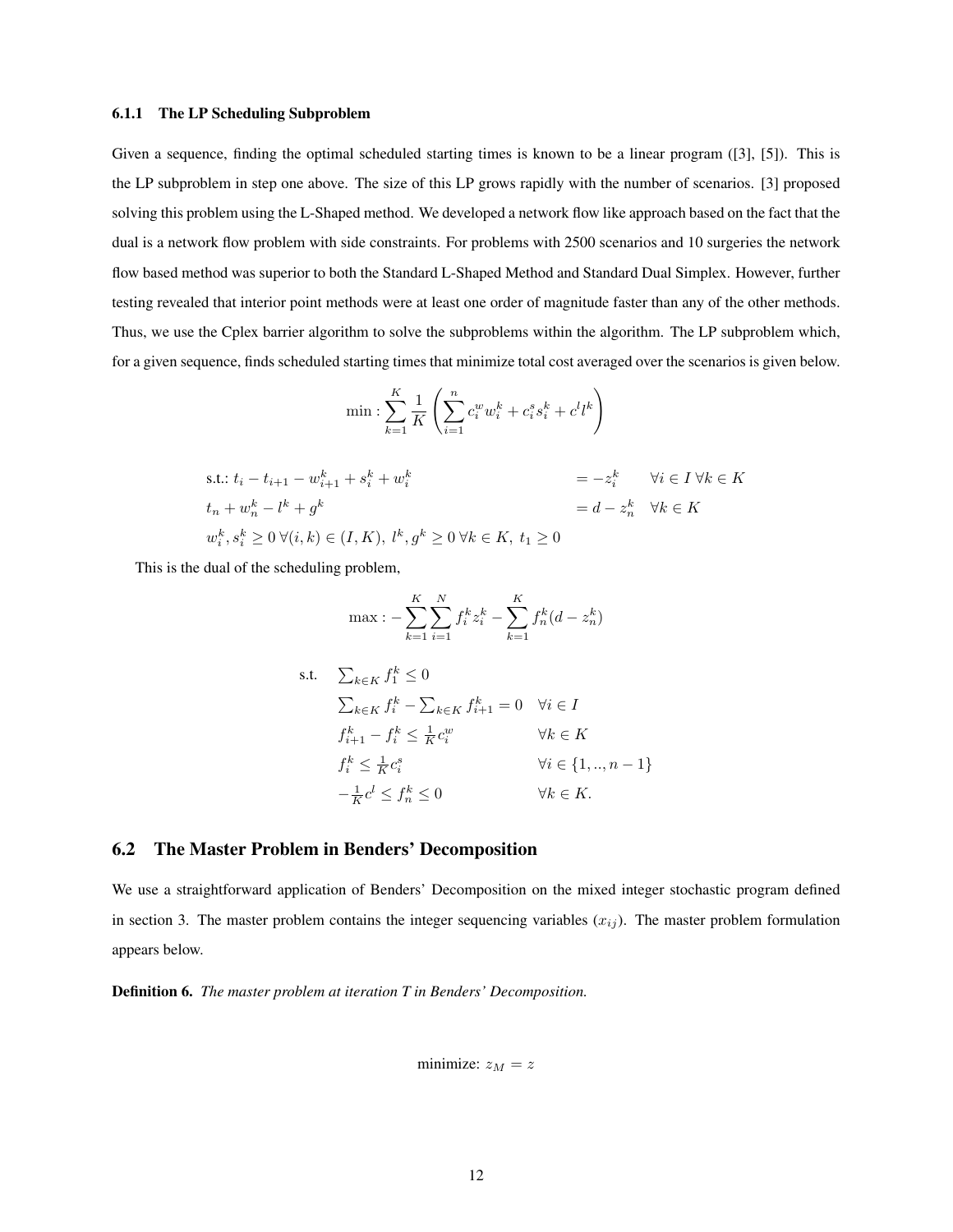s.t.: 
$$
\sum_{i=1}^{n} x_{ij} = 1 \quad \forall j \in \{1..n\}
$$

$$
\sum_{j=1}^{n} x_{ij} = 1 \quad \forall i \in \{1..n\}
$$

$$
\sum_{i=1}^{n} \sum_{j=1}^{n} a_{ij}^{t} x_{ij} < z \quad t \in \{1,..,T\} \quad (11)
$$

$$
z < UB_T
$$

$$
x_{ij} \in \{1,0\}
$$

Where

$$
x_{ij} = \begin{cases} 1 & \text{if we assign the surgery j to position i in the sequence} \\ 0 & \text{Otherwise} \end{cases}
$$

The constraints (11) are the Benders' optimality cuts. The coefficients of these constraints come from the inner product between the dual variables  $(f_i^k)$  and the surgery durations in the LP subproblem. These cuts contain information found from solving the LP subproblems and allow one to implicitly eliminate sequences that will not improve the objective function.

To assure convergence of the iterative Benders' solution approach, all that is needed is a feasible integer solution to the master problem at each iteration. However, since this problem is computationally hard to solve, we construct a simplified version of the master problem that is easy to solve, but does not guarantee a feasible solution to the master problem.

## 6.3 Simplified Master Problem

We remove the side constraints (Benders' cuts) and create a new objective function based on the coefficients of these constraints. The resulting simplified master problem (SMP) is an assignment problem and thus can be easily solved.

minimize: 
$$
z_{SMP} = \sum_{i=1}^{n} \sum_{j=1}^{n} \overline{a}_{ij} x_{ij}
$$
  
s.t.:  $\sum_{i=1}^{n} x_{ij} = 1 \forall j \in \{1..n\}$   
 $\sum_{j=1}^{n} x_{ij} = 1 \forall i \in \{1..n\}$   
 $0 \le x_{ij} \le 1$ 

The idea is to capture the information in the cut constraints in such a way that we can find a feasible solution to the master problem with reasonable reliability. We experimented with several methods for constructing these objective function coefficients  $\overline{a}_{ij}$  from the optimality cut constraints. Based on this experimentation the best method was found to be  $\bar{a}_{ij} = max_{t \in \{1..T\}} \{a_{ij}^t\}$ . The desirability of using the max operator to aggregate the constraints is supported by the following proposition.

Proposition 7. *The optimal solution to the SMP is an upper bound of the master problem in Benders' Decomposition. Furthermore, if the optimal objective function value of the SMP is less than the current upper bound, the optimal solution is a feasible solution to the master problem.*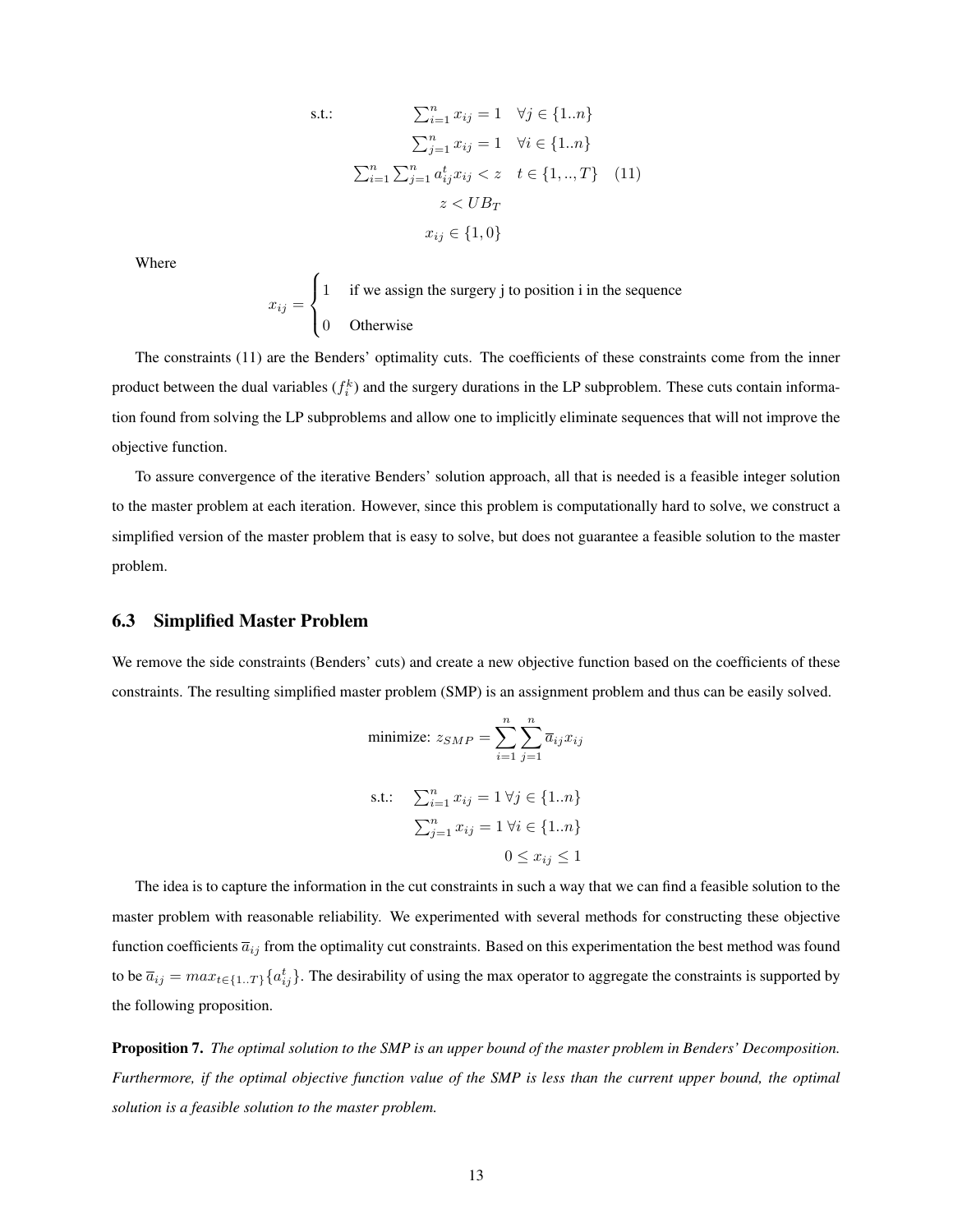*Proof.* In the the first iteration (i.e. with one side constraint), it is clear that the simplified problem finds a feasible solution to the master problem. In subsequent iterations with more than one side constraint the master problem can be defined as follows,

$$
\min_{\rho \in S} \max_{t \in T} \{ F_t(\rho) \}
$$

Where S is the set of sequences and  $F_t$  is the left hand side in constraint t for sequence  $\rho$  in the Master Problem. Given a sequence  $\rho$ , exactly n  $x_{ij}$ 's will be equal to 1. Let  $a_{l_\rho}^t l_\rho = 1,...$ , be the coefficients in constraint t for the  $x_{ij}$ 's that are equal to 1 under sequence  $\rho$ .

$$
F_t: S \mapsto \mathbb{R}
$$

$$
F_t(\rho) = \sum_{l_\rho=1}^n a_{l_\rho}^t
$$

Thus the Master Problem can be written as the summation of coefficients, and in this form we can see that

$$
\min_{\rho \in S} \max_{t \in T} \{ \sum_{l_{\rho}=1}^{n} a_{l_{\rho}}^{t} \} \Rightarrow \min_{\rho \in S} \max_{t \in T} \{ \sum_{l_{\rho}=1}^{n} a_{l_{\rho}}^{t} \} \le \min_{\rho \in S} \{ \sum_{l_{\rho}=1}^{n} \max_{t \in T} \{ a_{l_{\rho}}^{t} \} \}
$$

Thus the solution of the SMP is an upper bound to the master problem.

If this upper bound is less than the current bound, we have a feasible solution to the Master Problem. Of course there is no guarantee that the upper bound provided by the SMP improves the overall upper bound. When  $z_{SMP} \ge z_M$ two things can to happen, (1) we get a new sequence in which case we continue iterating or, (2) we get the same sequence in which case the algorithm will produce this same sequence on subsequent iterations (i.e. we are stuck). When the algorithm gets stuck we restart the algorithm from a new sequence using one of the methods described in the next section.

## 6.4 Restart Rules

Once the algorithm returns the same sequence for two consecutive iterations, it will continue to do so ad infinitum, therefore, we need to restart from a new sequence. Given the new restart sequence, we simply remove all previous Benders' cuts and start again. We tried three restart rules as discussed below.

#### 6.4.1 Worst Case

This anti-cycling rule is based on finding a sequence "far way" from sequences visited since the last restart. To accomplish this we simple replace "minimize" with "maximize" in the SMP objective function.

### 6.4.2 Perturbation

This anti-cycling rule tries to slightly perturb the sequence in order to escape the cycle.

minimize: 
$$
z_{A_r} = \sum_{i=1}^{n} \sum_{j=1}^{n} (\overline{a_{ij}} + a_{min}U(0, 1))x_{ij}
$$

 $\Box$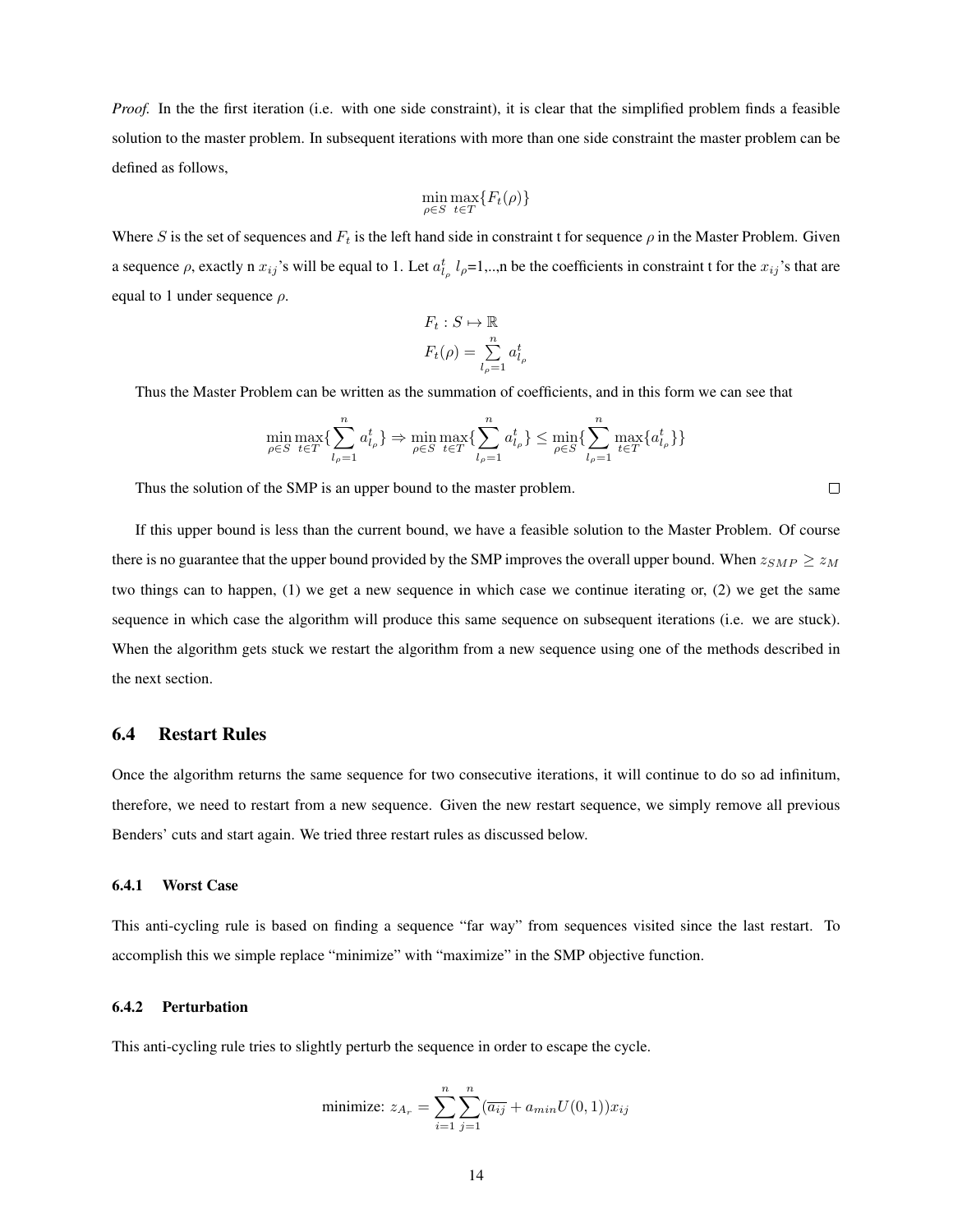s.t.: 
$$
\sum_{i=1}^{n} x_{ij} = 1 \,\forall j \in \{1..n\}
$$

$$
\sum_{j=1}^{n} x_{ij} = 1 \,\forall i \in \{1..n\}
$$

$$
0 \le x_{ij} \le 1
$$

where  $\overline{a_{ij}} = max_{t \in \{1..T\}} \{a_{ij}^t\}$  and  $a_{min} = min_{i,j} \overline{a_{ij}}$  and U(0,1) represents pseudo-randomly generated Uniform(0,1) deviates. The value of  $a_{min}$  was chosen so that the sequence will not change much. Unfortunately, this rule does not guarantee a new restart sequence difference from all previous restart sequences. Thus we may repeat a previous iteration. To avoid this we developed the next method.

#### 6.4.3 Memory Random Restart

This anti-cycling rule is based on finding a sequence different from all previous restart sequences. We store all restart sequences  $R_1, ..., R_q$  where q is the number of times that we have restarted the algorithm. The idea of this restart rule is to guarantee that we are not going to cycle between restarting points and therefore the algorithm will visit at least one new sequence each iteration. We formulated the following feasibility IP  $(M<sub>a</sub>)$ .

s.t.: 
$$
\sum_{i=1}^{n} x_{ij} = 1 \qquad \forall j \in \{1..n\}
$$

$$
\sum_{j=1}^{n} x_{ij} = 1 \qquad \forall i \in \{1..n\}
$$

$$
\sum_{x_i^r=1}^{n} x_i - \sum_{x_i^r=0}^{n} x_i \le \psi \quad \forall r \in \{R_1,..,R_q\}
$$

$$
x_{ij} \in \{1,0\}
$$

where  $\psi$  is random number generated from IntUniform(0,n-1). We use Cplex to find a feasible solution. Cplex finds a feasible solution extremely quickly as it turns out, so that the impact on the algorithm's execution time is minimal. The constraints that contain the previous restart points guarantee that we will not restart the next iteration from these previous sequences. Further, the random number  $\psi$  serves as a kind of distance from the set of restarting points where when  $\psi$ =n-1 we might obtain a feasible sequence for  $M_q$  that differs from restart sequences  $R_r$  in at most 2 elements. When  $\psi$ =0 the new restart sequence will differ from every previous restart point in all the elements.

# 7 Accuracy of the Finite Sample Average Approximation

The ultimate goal is to solve the infinite scenario stochastic programming problem. The method proposed in this research attempts to solve a finite scenario problem. Further, the method does not guarantee an optimal solution to this finite scenario problem. In this section we will try to evaluate how our algorithm will perform on the infinite scenario problem. [19] explain a way to compute statistical upper and lower bounds on the optimal solution to the infinite scenario case based on external sample techniques. Unfortunately, this method requires solving a finite scenario problem many many times and thus is computational prohibitive in our case, even for a small number of scenarios. We therefore designed a simpler experiment to quantify the performance of our algorithm on the infinite scenario case. There are two main issues. The first issue is sampling error, that is: "How well is the infinite scenario objective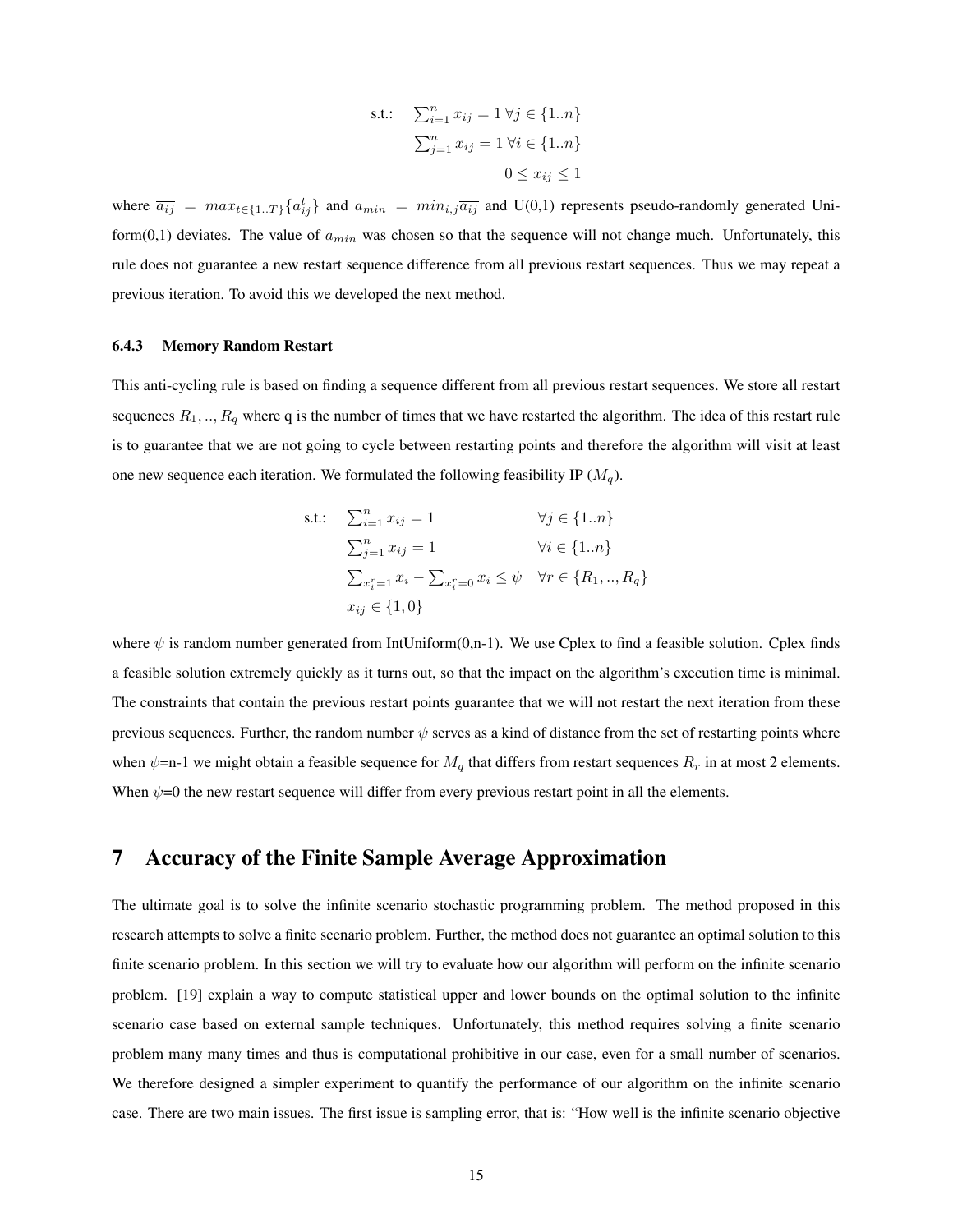function approximated by the finite scenario (sample average) objective function?" The second issue is: "How does the run time of the algorithm affect performance with respect to the infinite scenario problem?" There is a basic tradeoff we need to evaluate. For a fixed computation time allowance, how many scenarios should we use? If we use many scenarios, we will only have time to generate a few candidate sequences thus limiting our ability to "optimize". On the other hand with few scenarios, we can generate many sequences, and perhaps even solve the finite scenario problem to optimality. However, the optimal solution to the finite scenario problem may be a poor solution to the infinite scenario problem when the number of scenarios is small. To quantify this tradeoff we constructed the following experiment. We generated 50 test problems with 10 jobs each. For each of these 50 problems we generated finite scenario instances with 50, 100, 250, and 500 scenarios. For each of these 400 instances we then ran the algorithm for 20,40,60,80,100,120,140 seconds (the experiments were conducted in the same computational conditions detailed in section 7). For each run of the algorithm we saved the best ten sequences where "best" is with respect to the number of scenarios used in the current run. This resulted in the generation of  $7x4x10=280$  (not necessarily all different) total sequences for each of the 50 test problems. For each of these sequences, we solved the LP scheduling sub-problem with 10,000 scenarios and reported the best sequence  $S_{10000}^*$  and objective function  $z_{10000}^*$  found. This serves as our approximation to an overall best solution to the infinite scenario problem for each of the 50 test cases. Our first set of results is aimed at understanding the sampling error. The basic question we asked is: "How often does the sequence our algorithm thinks is best turn out to be the best sequence in the 10,000 scenario case?". For each of the "10 best" sequences returned by the algorithm, the plots below show the cumulative frequency for which that solution was best for 10,000 scenarios. For example figure 5 shows that for 500 scenarios, the solution judged to be the best of the top ten by the algorithm was indeed the best of the top ten 40% of the time. By examining the plot we see that 50 and 100 scenarios incur significant sampling error since each of the top ten solutions has essentially the same probability of being best for the 10,000 scenario case. With 500 scenarios, we see that solutions that are good for the finite scenario problem also tend to be good for the 10,000 scenario problem. We can conclude that 100 scenarios does not provide a sufficient approximation to the 10,000 scenario case. 500 scenarios seems to provide a reasonable approximation while 250 is borderline.

The second set of results demonstrates the tradeoff between the number of scenarios and the number of sequences generated. For each number of scenarios and run times we take the best sequence (according to the algorithm), evaluate it with 10,000 scenarios using the LP scheduling sub-problem, then compute the percent error from  $z_{10000}^*$ . The percent error is averaged over the 50 test instances and shown in the plot below. Figure 6 shows that 250 scenarios has the best performance overall. The 50 and 100 scenario cases do not perform well for any run time because, as shown previously, they do not approximate the 10,000 scenario problem well. After 140 seconds, the 500 scenario case has "caught up with" the 250 scenario case. If one were to run the algorithm for more than 140 seconds, 500 scenarios would likely be the better choice.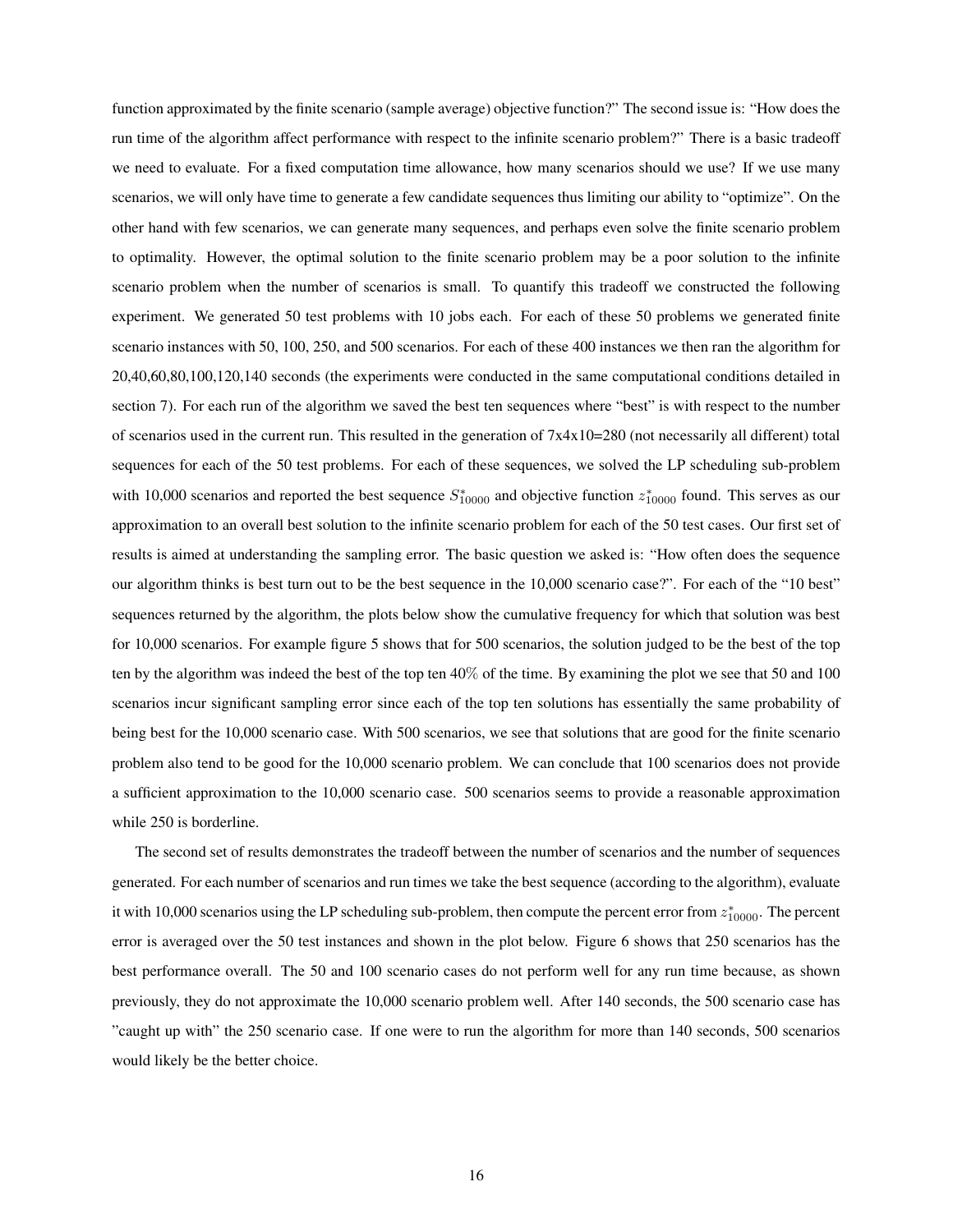

Figure 5: Cumulative Frequency by Order Position



Figure 6: Percent Error Results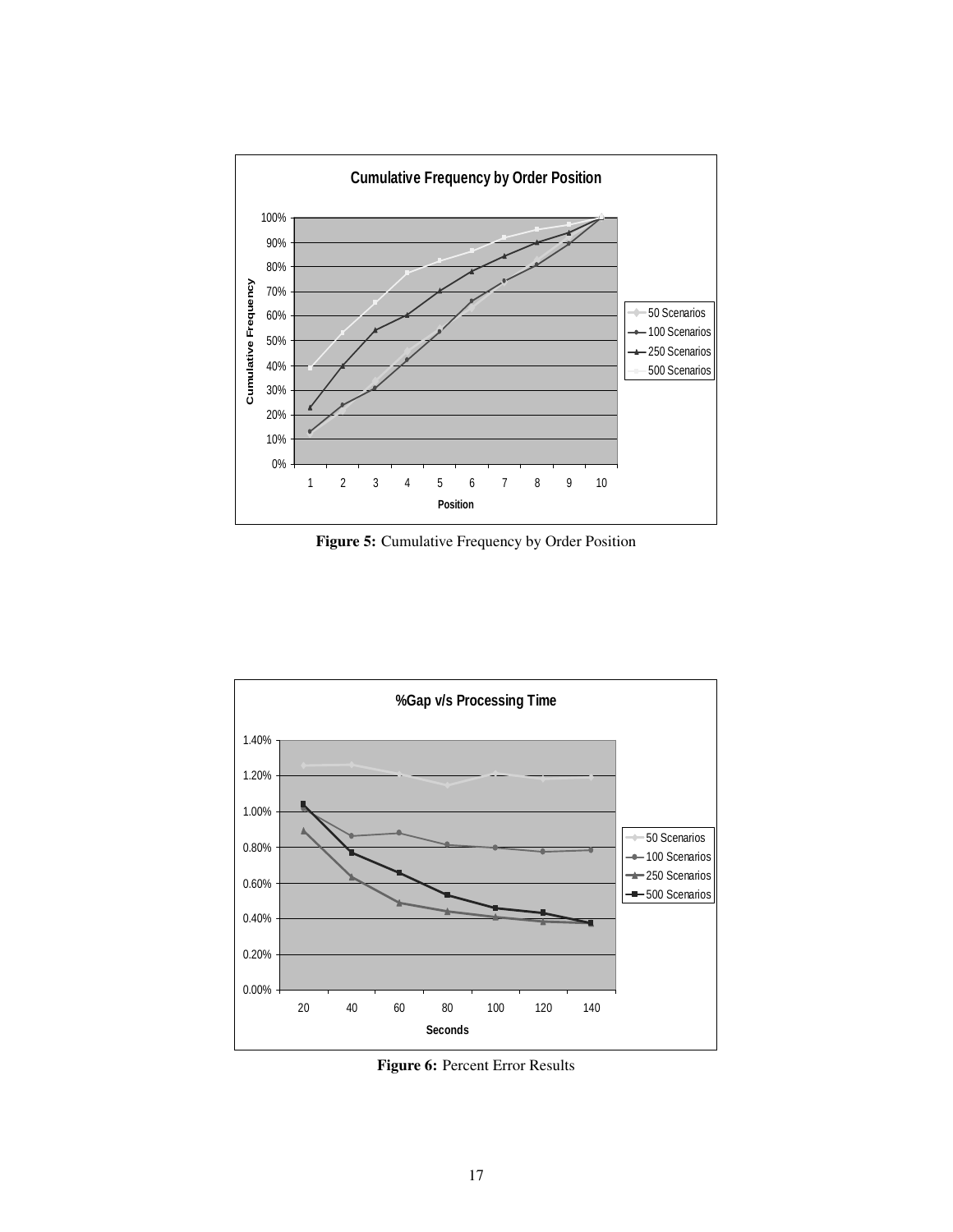# 8 Computational Experience for the Finite Scenario Case

To quantify the performance of our algorithms for solving the finite scenario problem we performed two sets of experiments. In the first we compared solutions from the algorithms with the optimal solution on smaller problems. In the second we compared algorithm performance with the two simple benchmark heuristics over a broader set of test problems. The experiments were conducted on a Pentium Xeon 3.0 GHz (x2) with a 4000 (MB) server in the Coral Lab at Lehigh University.

## 8.1 Comparison with Optimal Solutions

In this section, we compared the solutions found by our memory restart algorithm to the optimal solution found by Cplex using branch and bound. We generated two categories of test problems, those with equal costs and those with different costs. It is worth noting that the cases with equal cost were significantly easier for Cplex to solve to optimality than were the cases where the costs were different. We generated 10 instances with 10 scenarios and 10 instances with 100 scenarios in each category. In the next section we discuss in detail how we generated a large suite of test problems by varying a variety of factors. In this section we selected instances so as to span a wide range of these factors.

To find optimal solutions we used Cplex 10.2 to solve the strengthened IP formulation discussed in subsection 3.2. Within Cplex the "MIP emphasis" parameter was set to "optimality". We ran our memory restart algorithm for 1000 and 4000 iterations for each test problem. Tables 1 and 2 show the results of this experiment. The run time results are the average run time per problem instance. Note that in some cases Cplex took several days to find the optimal solution. It is interesting to note that the optimality gap seems to be smaller for the problems with more scenarios. One possible explanation for this behavior is that as the number of scenarios increases, the number of iterations between restarts of our algorithm also increases (see Table 8).

| #Inst. | $#S$ urgeries | Scenarios | Iter. | Opt. Gap $(\%)$ | ABenders(sec) | Cplex (hours) |
|--------|---------------|-----------|-------|-----------------|---------------|---------------|
| 10     | 10            | 10        | 1000  | 2.20            | 7.3           | 0.88          |
| 10     | 10            | 10        | 4000  | 0.84            | 47.3          | 0.88          |
| 10     | 10            | 100       | 1000  | 0.90            | 44            | 126.73        |
| 10     | 10            | 100       | 4000  | 0.48            | 183.2         | 126.73        |

Table 1: Optimality Gap Different Cost Case

## 8.2 Comparison with Benchmark Heuristics

## 8.2.1 Benchmark Heuristics

We implemented two simple heuristics for comparison purposes. The first is the "sort by variance" heuristic proposed by [5]. This simply sequences jobs from smallest to largest variance. This heuristic can be expected to work fairly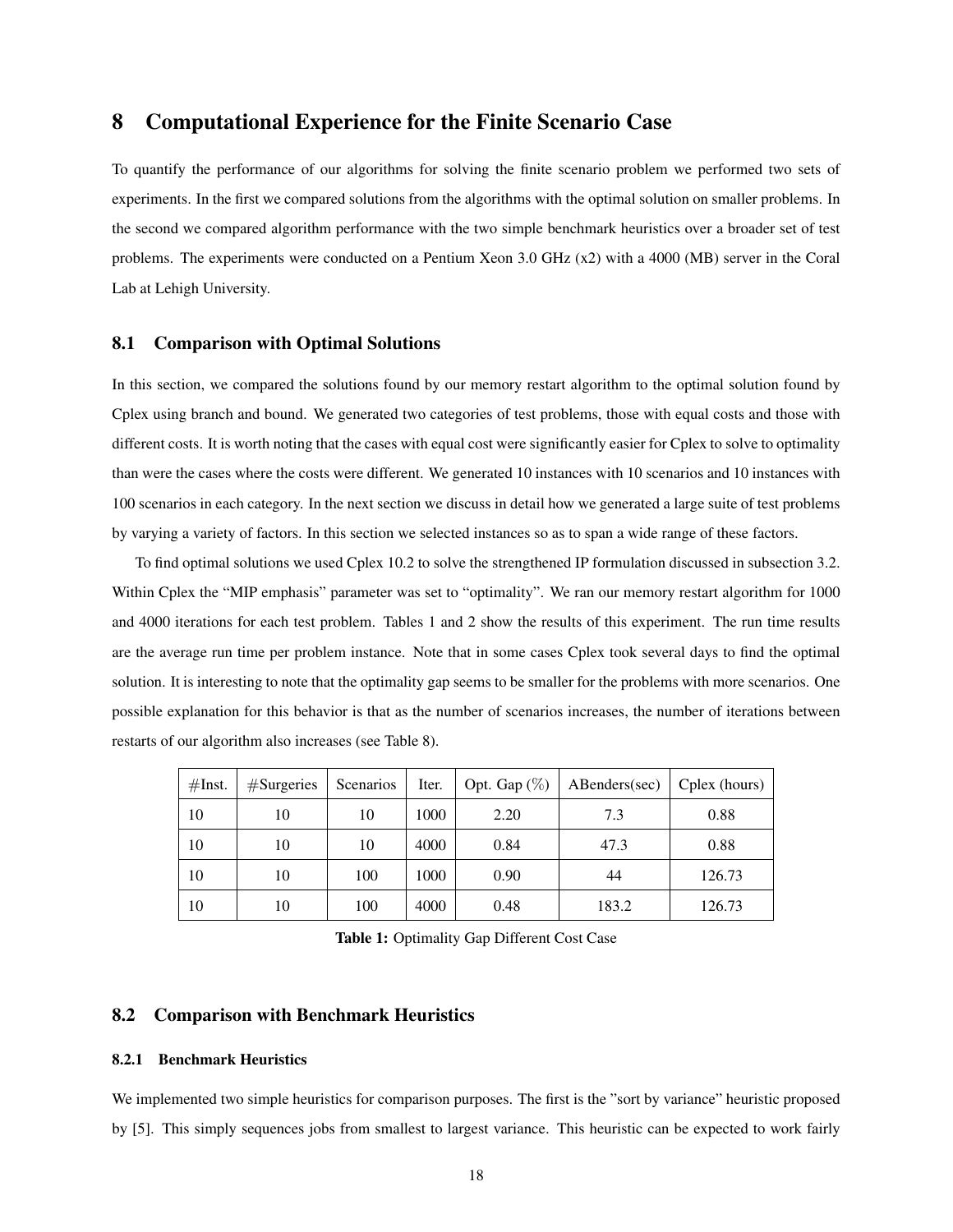| #Inst. | $#S$ urgeries | <b>Scenarios</b> | Iter. | Opt. Gap $(\%)$ | ABenders(sec) | Cplex (hours) |
|--------|---------------|------------------|-------|-----------------|---------------|---------------|
| 10     | 10            | 10               | 1000  | 5.38            | 7.3           | 0.078         |
| 10     | 10            | 10               | 4000  | 3.65            | 47.3          | 0.078         |
| 10     | 10            | 100              | 1000  | 1.00            | 44            | 13.67         |
| 10     | 10            | 100              | 4000  | 0.80            | 183.2         | 13.67         |

Table 2: Optimality Gap Equal Cost Case

well in the equal costs case (i.e. costs are equal across surgeries), but there is no reason to expect it to work well in the unequal costs case. The second benchmark heuristic was a simple perturbation heuristic based on sort by variance (this kind of heuristics were proposed by [20]). A randomly generated perturbation was added to each job's variance, then jobs were sequenced from smallest to largest perturbed variance. The perturbations were generated from  $2U(-\theta, \theta)$ where  $\theta = \frac{\max\limits_{j \in J} \sigma_j - \min\limits_{j \in J} \sigma_j}{|I|}$  $\frac{J\in J}{|J|}$ . We generated the same number of sequences that were generated by the Benders' based heuristics and reported the best one found. Since computation time is dominated by the time required to solve the LP subproblems, the run times were roughly equivalent.

### 8.2.2 Test Problems

We created a set of test problems based on factors that might affect algorithm performance. The factors chosen were: number of surgeries, presence of overtime cost, wait and idle cost structure , number of scenarios, and surgery time distribution. The number of iterations was fixed at 1000 (we study the affects of number of iterations in the second experiment to follow).

| Factor                      | Possible Value                                                               |
|-----------------------------|------------------------------------------------------------------------------|
| Number of Surgeries         | 10, 15, 20                                                                   |
| Overtime Cost               | Yes, No                                                                      |
| <b>Cost Structure</b>       | equal waiting and equal idle costs, different costs                          |
| Number of Scenarios         | 10, 50, 100, 250, 500                                                        |
| <b>Surgery Distribution</b> | $(\mu, \sigma_i)_1, (\mu, \sigma)_2, (\mu_i, \sigma)_3, (\mu_i, \sigma_i)_4$ |

Table 3: Experiment Design

Please, note that the indices 1,2,3,4 in the possible values of the factor Surgery Distribution are used as the labels of Data in Figure 7.

The means and variances of surgery duration distributions were based on real data from a local hospital. We then generated simulated surgery times from truncate normal distributions with parameters reflected in the real data. In table 3 under surgery distribution the symbol  $\mu$ , $\sigma$  means all surgery durations were generated using the same mean and standard deviation (186, 66). The symbol  $\mu_i, \sigma$  means that  $\sigma$  was set at 66 and  $\mu_i$  was set based on the coefficient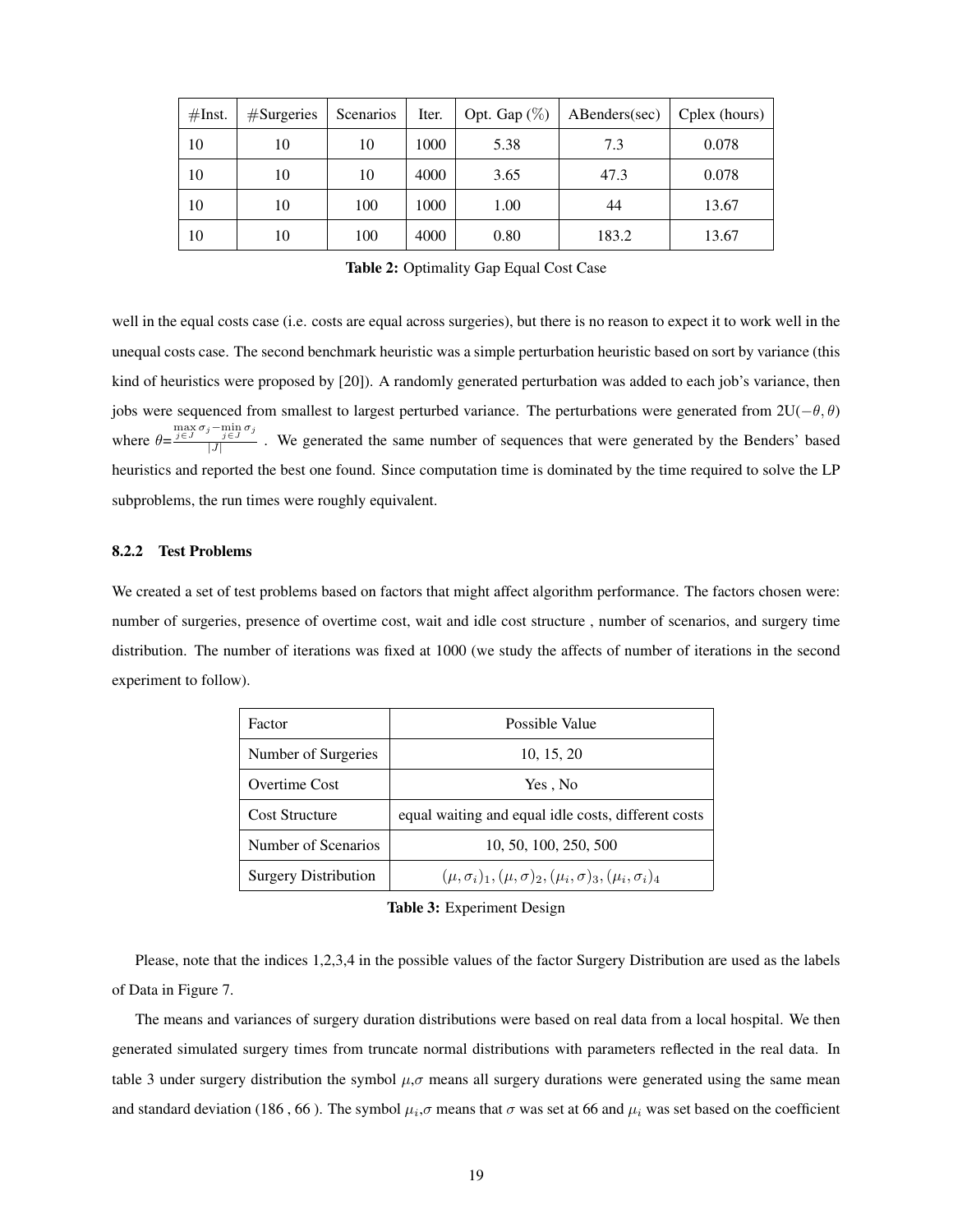of variation generated from a uniform(0.21,1.05)distribution.

The symbol  $\mu, \sigma_i$  means that  $\mu$  was set at 186 then  $\sigma_i$  was set based on the coefficient of variation generated from a uniform(0.21,1.05) distribution.

The symbol  $\mu_i$ , $\sigma_i$  means that  $\mu_i$  was first generated from uniform(90,300) distribution then  $\sigma_i$  was set based on a coefficient of variation generated from a uniform(0.21,1.05) distribution.

For the cost factor, in the equal cost case we generated a single waiting cost and idle cost each from a uniform (20,150) distribution. These two costs were then applied to every surgery. In the unequal cost case individual idle and waiting costs were generated for each surgery, again from a uniform (20,150) distribution.

When overtime is included, the over time cost is set to 1.5 times the average of the waiting cost. The deadline was set equal to the sum (over surgeries) of the average (over scenarios) duration plus one standard deviation (over scenarios) of this sum.

We created a full factorial experimental design and performed 5 replicates for each combination of factor levels. This resulted in 1200 instances for each of the five algorithms tested: Approximate Benders' Decomposition(with the three different restart rules), sort by variance, and perturbed sort by variance with 1000 iterations. We generated 1000 (not necessarily unique) sequences for each algorithm (except sort be variance), solved the LP sub-problem for each to get the objective function, and report the best solution found. Thus for each problem instance we have five solutions, one for each heuristic. We take the best solution of these five, then compute the percent gap from this best solution for each heuristic for each problem instance. The overall results appear in tables 4 and 5.

| Algorithm v/s Scenarios                  | 10   | 50   | 100 | 250 | 500 | $\%$ Gap |
|------------------------------------------|------|------|-----|-----|-----|----------|
| Approximate Benders' (RS: Perturbation)  | 4.7  | 2.5  | 1.5 | 1.0 | 0.7 | 2.1      |
| Approximate Benders' (RS: Worst Case)    | 3.5  | 1.8  | 0.7 | 0.5 | 0.4 | 1.4      |
| Approximate Benders' (RS: Memory Random) | 1.2  | 1.2  | 0.3 | 0.2 | 0.3 | 0.7      |
| Sort by Variance                         | 32.1 | 17.0 | 7.3 | 4.9 | 2.9 | 12.9     |
| Perturbed Sort by Variance               | 17.0 | 10.3 | 3.6 | 3.2 | 1.7 | 72       |

|  |  | Table 4: Average percent gap over the best solution found v/s scenarios (equal cost case) |
|--|--|-------------------------------------------------------------------------------------------|
|--|--|-------------------------------------------------------------------------------------------|

| Algorithm v/s Scenarios                  | 10   | 50   | 100  | 250  | 500  | $%$ Gap |
|------------------------------------------|------|------|------|------|------|---------|
| Approximate Benders' (RS: Perturbation)  | 5.9  | 2.9  | 2.0  | 1.6  | 1.4  | 2.8     |
| Approximate Benders' (RS: Worst Case)    | 3.9  | 1.9  | 1.0  | 0.7  | 0.7  | 1.6     |
| Approximate Benders' (RS: Memory Random) | 1.2  | 1.0  | 0.5  | 0.5  | 0.5  | 0.7     |
| Sort by Variance                         | 28.5 | 15.1 | 12.7 | 11.8 | 10.3 | 15.7    |
| Perturbed Sort by Variance               | 13.7 | 7.5  | 5.5  | 4.9  | 3.6  | 7.1     |

Table 5: Average percent gap over the best solution found v/s scenarios (different cost case)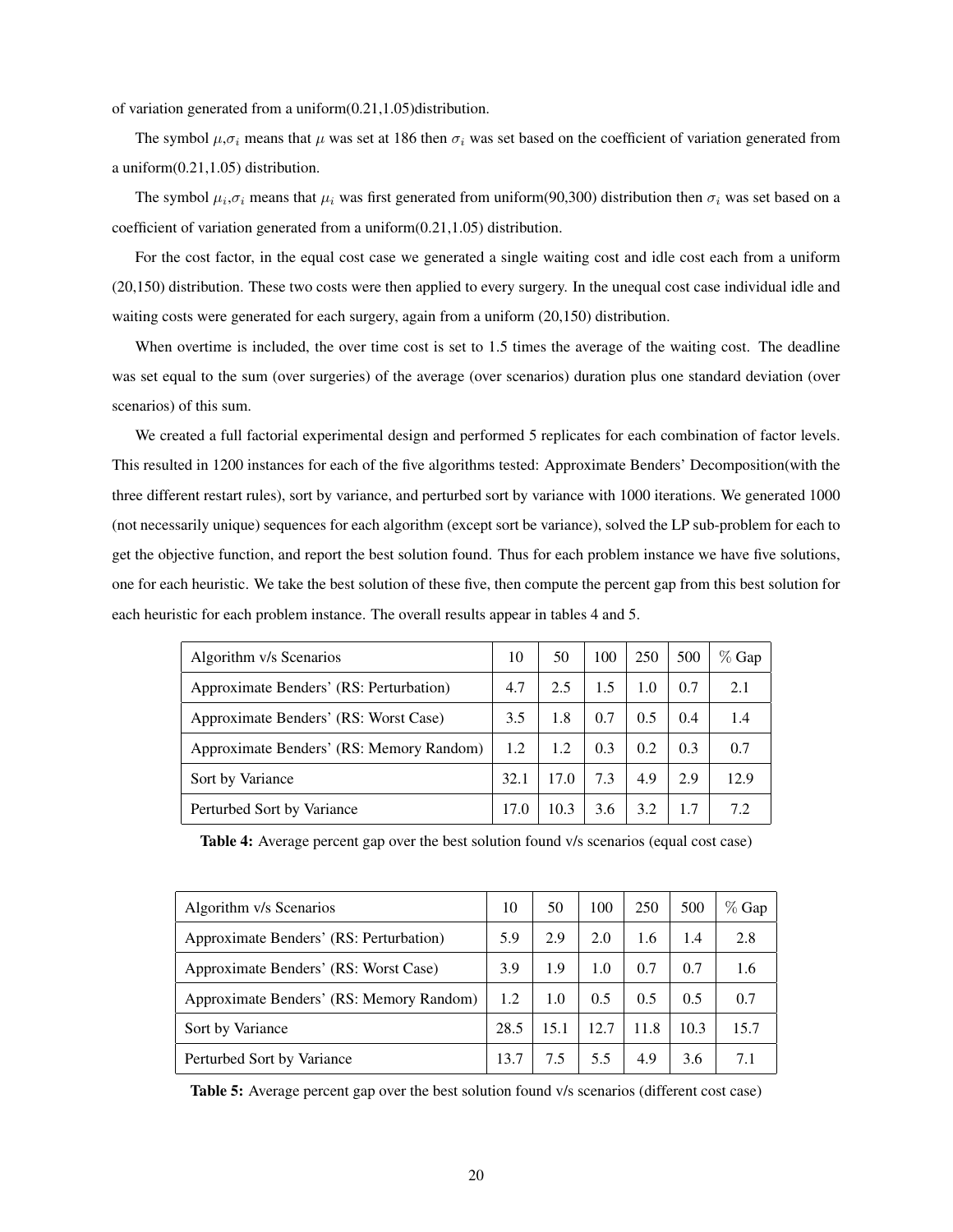The results show that all three Benders' based algorithms significantly out perform the simpler heuristics. We performed an analysis of variance and graphed interaction plots to see how algorithm performance was affected by the experimental factors. The interaction plots which appear in figure 7 show that the performance of each algorithm was reasonably uniform over the different factors.

Tables 4 and 5 show the algorithm performance as the number of scenarios varies. It is interesting to note that as the number of scenarios increases, the difference in performance decreases. In particular for the equal costs case, the simple sort by variance heuristic performs quite well compared with the other methods. Since the ultimate goal is to solve the infinite scenario problem, it would seem that sort by variance is an effective heuristic in the case of equal costs. When costs are not equal, significant improvement over sort by variance is possible.



Figure 7: Interaction plots for experiment 1

The previous experiment fixed the number of iterations at 1000. We conducted a second experiment which examined the performance of the three algorithms over a varying number of iterations. In this experiment the factors chosen were: number of surgeries, number of scenarios and number of iterations (1000, 2000, 3000,4000). We further assume no overtime cost, the distributions of the job durations are from the case where  $\sigma_i$  and  $\mu_i$  have no restrictions, and the cost coefficient are not equal. The results of the analysis of variance show that all main effects (algorithm, iterations, scenarios, and number of surgeries) are statistically significant. In particular the "memory" restart heuristic was (statistically) significantly better than the other two. Interestingly, no two factor or higher interactions were significant implying that algorithm performance behaved in a very uniform manner across the other factors. From this we conclude that the memory heuristic appears to be the best in a statistical sense in all cases, although the actual difference in performance is fairly small. The interaction plots in figure 8 illustrate these results. We also report the average run times for the memory algorithm and the average number of restarts in Table 7.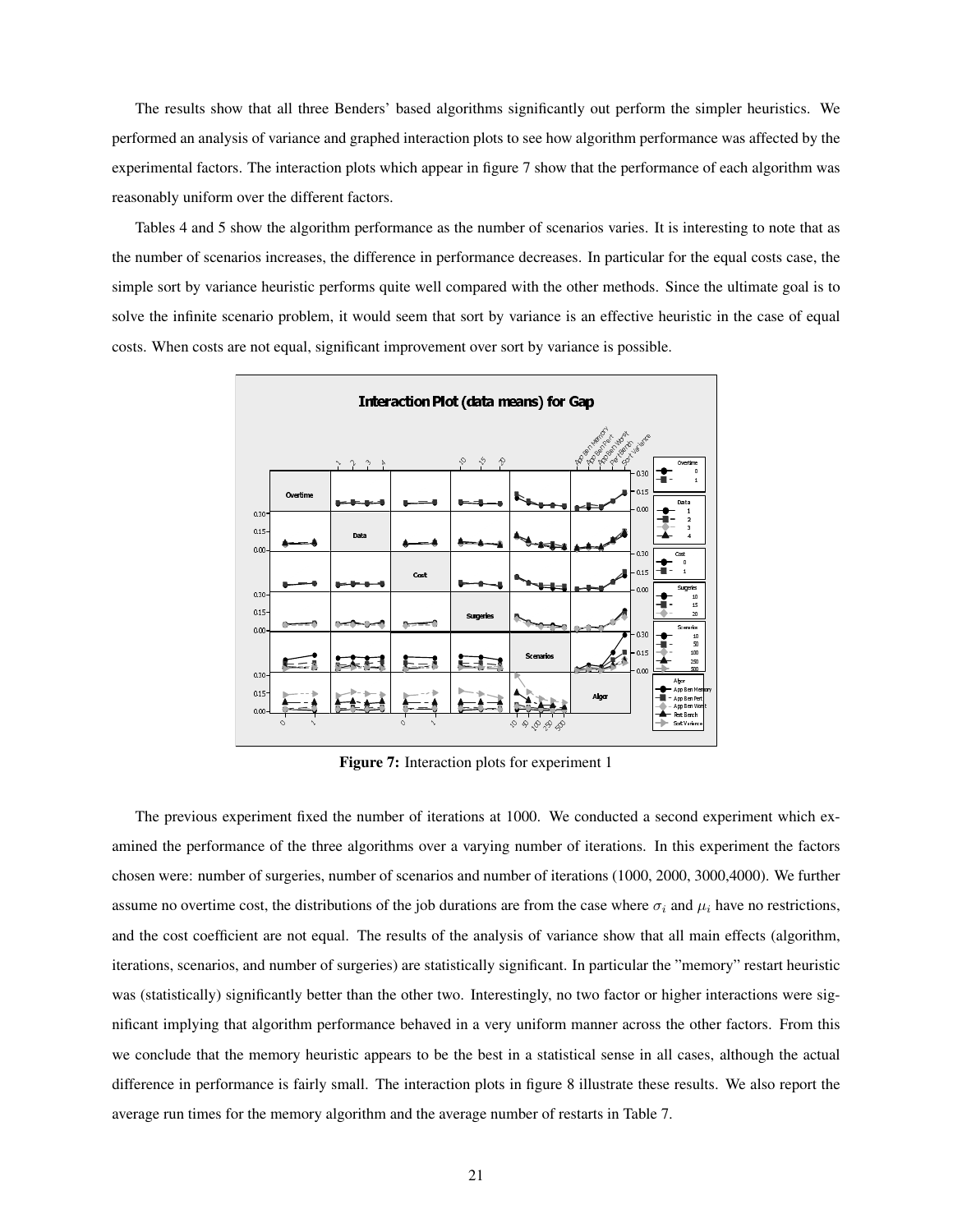| Factor               | Possible Value         |
|----------------------|------------------------|
| Number of Surgeries  | 10, 15, 20             |
| Number of Scenarios  | 10, 50, 100, 250, 500  |
| Number of Iterations | 1000, 2000, 3000, 4000 |

Table 6: Design for experiment 2



Figure 8: Interaction plots for experiment 2

|                 | Average processing time (secs.) |               |               |                 |                 |
|-----------------|---------------------------------|---------------|---------------|-----------------|-----------------|
| $ J $ v/s $ K $ | 10                              | 50            | 100           | 250             | 500             |
| 10              | $5.8 - 7.3$                     | $18.4 - 18.9$ | $34.7 - 39.0$ | $97.4 - 112.6$  | $200.2 - 234.9$ |
| 15              | $8.0 - 9.4$                     | $28.0 - 29.9$ | $69.7 - 67.3$ | $247.0 - 204.3$ | $382.3 - 435.0$ |
| 20              | $10.5 - 12.9$                   | $40.9 - 56.9$ | 99.5 - 104.2  | $282.5 - 315.9$ | $694.7 - 771.8$ |

Table 7: For memory algorithm over 1000 iterations  $(x - y)$  x: no overtime cost y: overtime cost

|                 | Average restarts |                                                                       |     |     |     |
|-----------------|------------------|-----------------------------------------------------------------------|-----|-----|-----|
| $ J $ v/s $ K $ | 10               | 50                                                                    | 100 | 250 | 500 |
| 10              |                  | $42.6 - 89.7$   31.5 - 49.5   33.3 - 50.2   32.6 - 49.4   33.1 - 47.8 |     |     |     |
| 15              |                  | $26.1 - 64.2$   17.1 - 33.5   16.5 - 32.0   16.6 - 31.3   16.7 - 32.0 |     |     |     |
| 20              |                  | $18.7 - 60.8$   11.1 - 24.5   10.3 - 24.6   10.0 - 22.7   10.1 - 16.4 |     |     |     |

**Table 8:** For memory algorithm over 1000 iterations  $(x - y)$  x: no overtime cost y: overtime cost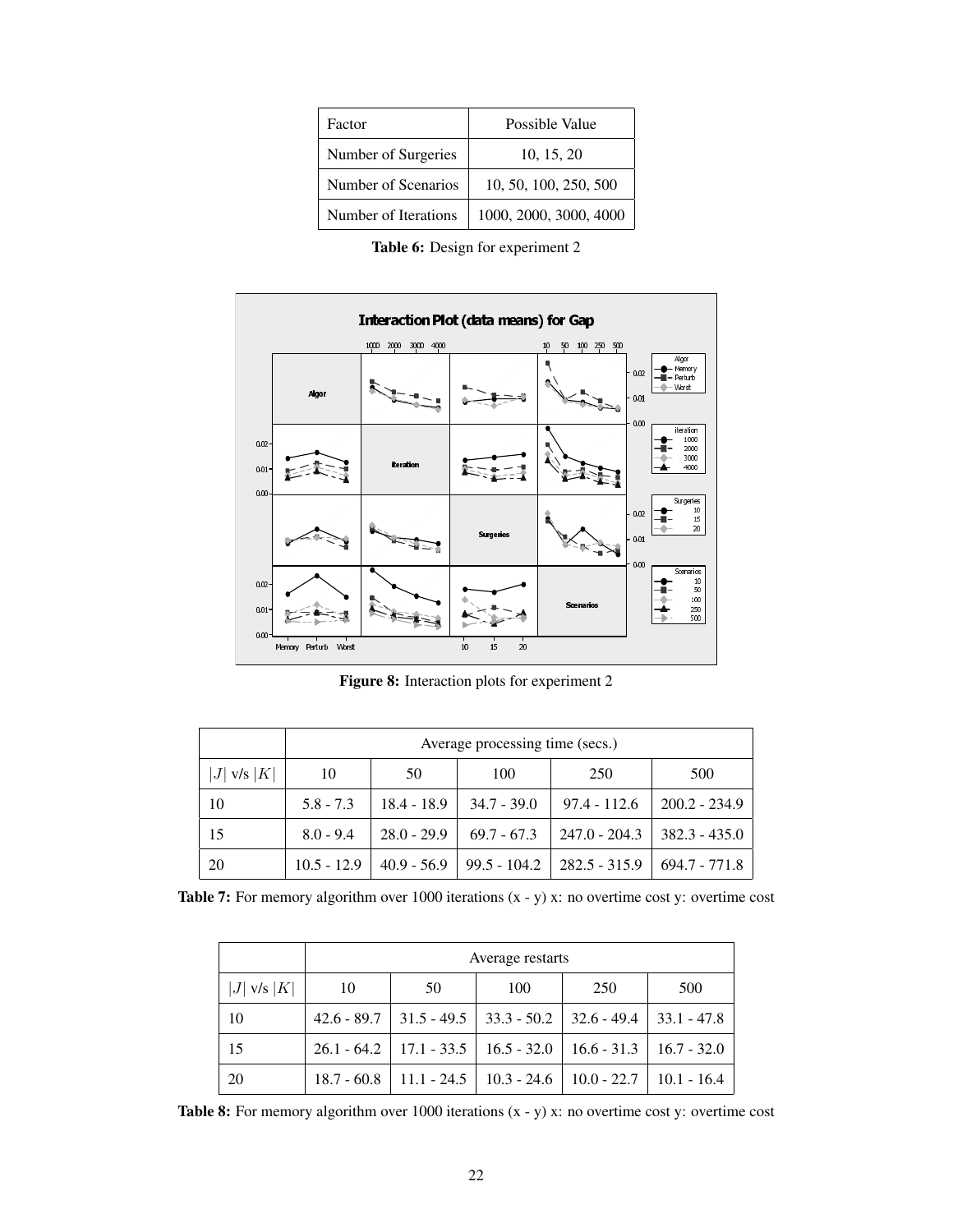# 9 Conclusions

In this paper we developed new sequencing algorithms for the stochastic appointment scheduling problem. Few papers have addressed this problem, the lone exception being [5]. Denton tested some simple heuristics and showed that "sort by variance" was the best of those tested. In this paper we developed new algorithms based on Benders' decomposition which perform significantly better than sort by variance and a perturbed sort by variance heuristic, especially in the different cost case. To be fair, the proposed algorithms utilize much more computing time (a couple of minutes) than sort by variance, but roughly the same time as perturbed sort by variance. The algorithm run times are more than sufficient for implementation on real problems. Of the three Benders' based algorithms, the "memory restart" method provides the best results (statistically), but the difference between the three methods is fairly small from a practical standpoint. The results further showed that the relative performance of the three algorithms is uniform across the several factors used to create problem instances with different characteristics in testing. It is worth noting that the general approach used to create our heuristics may work well for other problems where the master problem without Benders' cuts is easy to solve, but the problem with cuts is hard. This approach seems particularly amenable to stochastic sequencing problems where the master problem (before Benders' cuts) is an assignment problem. A final contribution of this paper is a formal proof that the sequencing problem is NP-Complete. While this has been alluded to by several authors, the question, to the best of our knowledge, was previously open.

# 10 Appendix A: Details on Strengthening the Formulation from Section 3.2

**Proposition 8.** If  $c_i^w > 0$  ,  $c_i^s > 0$   $\forall i \in \{1, ...n\}$  and  $c^l \geq 0$  the values of the  $s_i^k$  at the optimal solution will have this *upper bound:*

$$
\overline{S} = F_s(t^{max}) = \max_{i \in I} \{ \max_{k \in K} \{ z_i^k \} - \min_{k \in K} \{ z_i^k \} \}
$$

*Where*  $F_s$  *is a function that gives the maximum value of the idle time over of the possible surgeries when the starting times are fixed at the maximum duration scenario for every surgery.*

*Proof.* First, it is known that any feasible solution is an upper bound for a minimization problem. Therefore, if the starting times are fixed by a some criteria, the value of the objective function will be an upper bound. Thus, it will define the worst case assignment of the starting times in terms of idle time. This assignment is to schedule time for every surgery at the maximum duration scenario. Therefore, the starting times will be defined by this formula.

$$
t_i^{max} = \sum_{j=1}^{i-1} z_j^*
$$
 (12)

where  $z_j^*$  is the longest duration of surgery j. It is clear that with this starting time definition the waiting time for all surgeries and for all scenarios is zero. Please, see the figure 9. In order to prove that  $\overline{S}$  is an upper bound for all the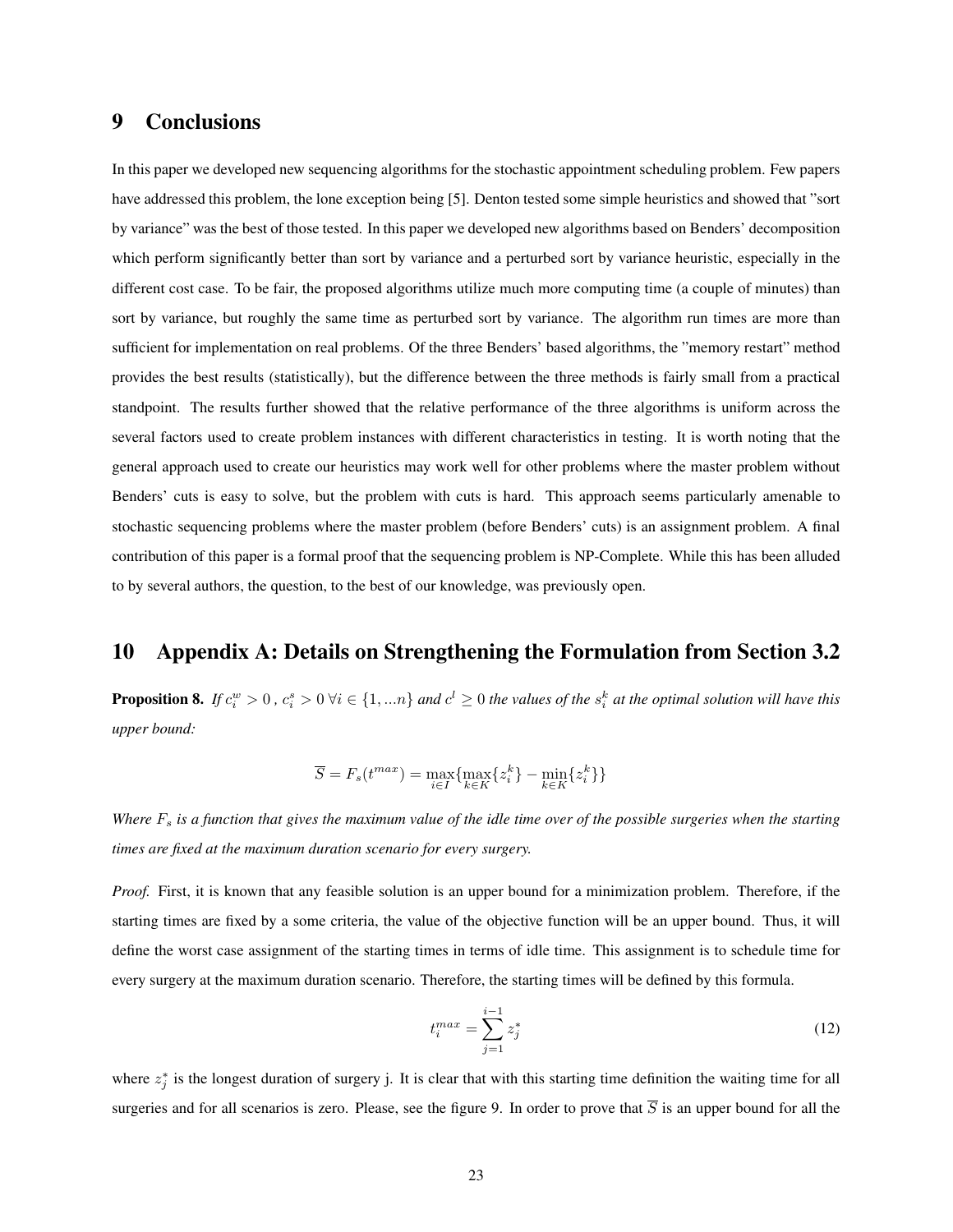optimal idle times (given a sequence) we first prove that:

$$
s_i^k \le \overline{s_i^k} \tag{13}
$$

where  $s_i^k$  is the idle time for scenario k in surgery i at the optimal solution and  $s_i^k$  is the idle time found with the starting time definition.

The idle times for every scenario can be computer using the following formula for the case of  $t^{max}$ .

$$
\overline{s_i^k} = \max\{0 + z_i^* - z_i^k, 0\} = z_i^* - z_i^k \tag{14}
$$

In the case where the optimal starting times are used.

$$
s_i^k = max\{-w_i^k - t_i + t_{i+1} - z_i^k, 0\}
$$
\n(15)

So, by contradiction. Assume that

$$
s_i^k > \overline{s_i^k} \tag{16}
$$

This implies that

$$
-w_i^k - t_i + t_{i+1} - z_i^k > z_i^* - z_i^k \tag{17}
$$

Simplifying terms

$$
-w_i^k - t_i + t_{i+1} > z_i^* \Rightarrow t_{i+1} - t_i > z_i^* \tag{18}
$$

But, this is a contradiction because the book time for surgery i can be reduced and thus the objective function will be reduced. With the last result the upper bound can be computed.

$$
s_i^k \le \overline{s_i^k} \le \max_{i \in \{1, \dots, n\}} \overline{s_i^k} = \overline{S}
$$
 (19)

 $\Box$ 



Figure 9: Starting Times at zero waiting time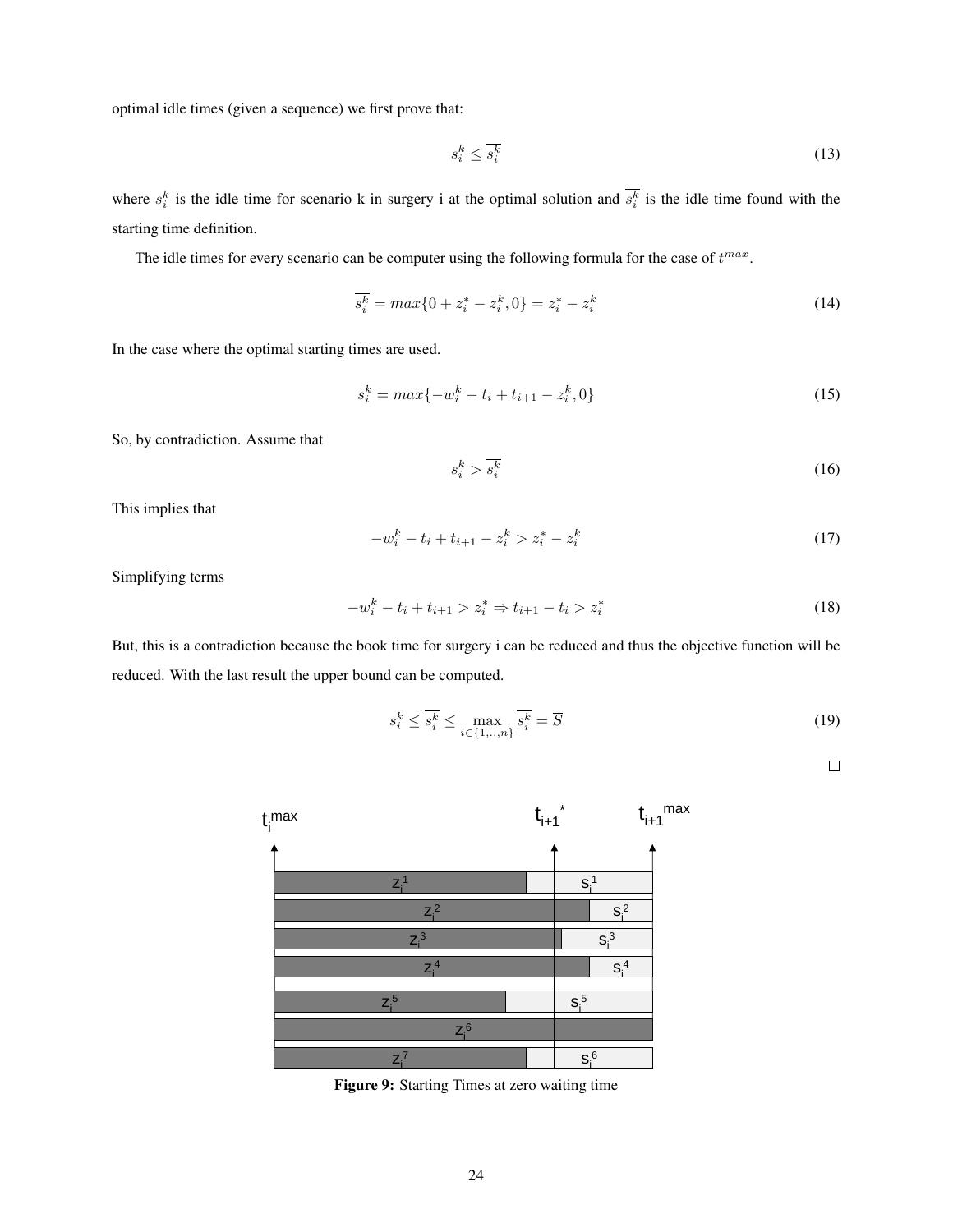**Proposition 9.** If  $c_i^w > 0$  ,  $c_i^s > 0$   $\forall i \in \{1,...n\}$  and  $c^l \geq 0$  the upper bound  $\overline{S}$  found in proposition 8 is valid *regardless of the sequence.*

*Proof.* The arguments used in the demonstration of proposition 8 are not related with the sequence therefore the results can be extended to any sequence.  $\Box$ 

With the previous results the  $M_1$  (that correspond to the constraints (7) in the problem) will be set following this formula.

$$
M_1 = \max_{i \in I} \{ \max_{k \in K} \{ z_i^k \} - \min_{k \in K} \{ z_i^k \} \}
$$
(20)

For the waiting time case the upper bound is not trivial because these variables are related to the previous surgeries in the sequence. However, the bound can be found with a similar approach.

**Lemma 10.** If  $c_i^w > 0$  ,  $c_i^s > 0$   $\forall i \in \{1,...n\}$  and  $c^l \geq 0$  the values of the  $w_i^k$  at the optimal solution will have this *upper bound:*

$$
\overline{W} = F_w(t^{min})
$$

*Where*  $F_w$  *is a function that gives the maximum value of the waiting time over the possible surgeries when the starting times are fixed by this criteria. Please, see the figure 10*

$$
t_i^{min} = \min_{k \in K} \{ t_{i-1}^{min} + \overline{w_{i-1}^k} + z_{i-1}^k \}
$$
 (21)

*Proof.* We will proof by contradiction, using the fact that any seeting of starting times is a feasible solution for the scheduling problem.

Assume that:

$$
\overline{w_i^k} < w_i^k \tag{22}
$$

Where  $w_i^k$  is the waiting time for surgery i in scenario k when we set the starting times as defined in 21 (no idle time case) and  $w_i^k$  is the optimal waiting time. So, using the equation 4.1 it can be show that

$$
\overline{w_{i-1}^k} + z_{i-1}^k - t_i^{min} + t_{i-1}^{min} < w_{i-1}^k + z_{i-1}^k - t_i^* + t_{i-1}^* \tag{23}
$$

This implies that:

$$
\overline{w_{i-1}^k} - t_i^{min} + t_{i-1}^{min} < w_{i-1}^k - t_i^* + t_{i-1}^* \tag{24}
$$

$$
\overline{w_{i-1}^k} - w_{i-1}^k < \Delta t^{min} - \Delta t^* \tag{25}
$$

The book time assign by  $t^{min}$  for every surgery is always less than the book time assigned at the optimal solution because it is choosing the minimum duration time. Therefore, this implies that

$$
\overline{w_{i-1}^k} - w_{i-1}^k < 0 \tag{26}
$$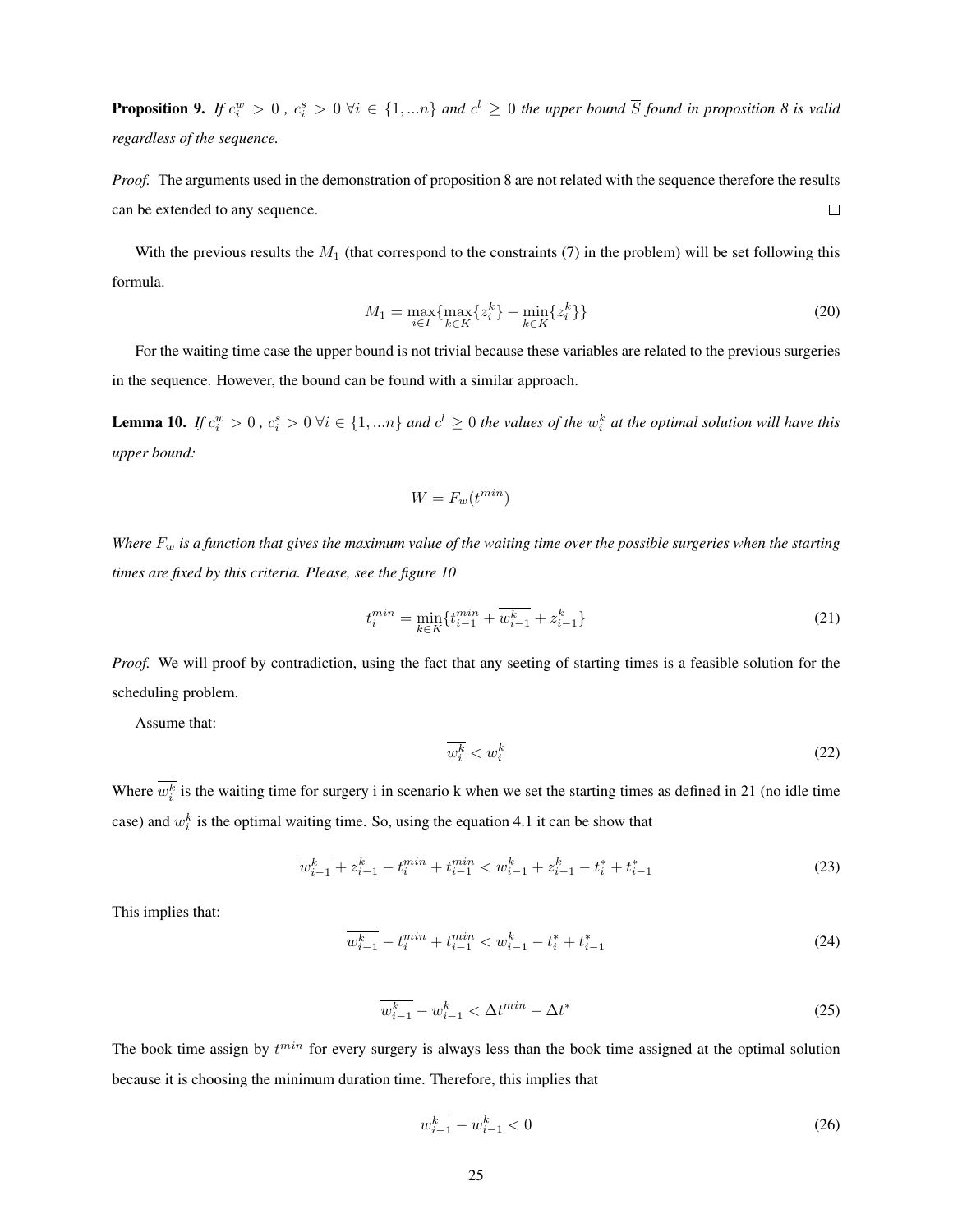Another property of  $t^{min}$  is that

$$
\overline{s_i^k} = 0 \,\forall (i, k) \in \{I, K\}
$$

At the same time, it can be show that

$$
\overline{l^k} \leq l^k \; \forall k \in K
$$

This result comes from the fact that  $t^{min}$  leaves the schedule with idle time therefore it is the minimum overtime cost that can be achieved. So, if we add the previous results by scenario and surgeries.

$$
\sum_{k\in K} \bigl( (\sum_{i\in I} \overline{w_i^k}-w_i^k-s_i^k)+\overline{l^k}-l^k\bigr)<0
$$

This result can be reordered and penalized by waiting, idle and overtime cost.

$$
\sum_{k \in K} (\sum_{i \in I} c_i^w \overline{w_i^k} + c^l \overline{l^k}) < \sum_{k \in K} ((\sum_{i \in I} c_i^k w_i^k + c_i^s s_i^k) + c^l l^k) < 0
$$

But, this is only the objective function when it used  $t^{min}$  and the optimal t's  $(t^*)$ .

$$
z(t^{min}) < z^*(t^*)
$$

This is a contradiction, because  $z(t^{min})$  is an upper bound of the scheduling problem.



Figure 10: Stating Times at zero idle time

As, it was already mentioned the waiting times computed using  $t^{min}$  will depend on the sequence chosen.

**Lemma 11.** If the starting time are fixed using  $t^{min}$  the maximum waiting for surgery i  $(w_i^{max})$  will follow this *formula:*

$$
\overline{w_i^k} = \max_{k \in K} \{ \overline{w_{i-1}^k} + z_{i-1}^k \} - \min_{k \in K} \{ \overline{w_{i-1}^k} + z_{i-1}^k \}
$$
(27)

*Proof.* It is known that

$$
w_i^k = \max\{w_{i-1}^k + z_{i-1}^k - t_i + t_{i-1}, 0\}
$$
\n(28)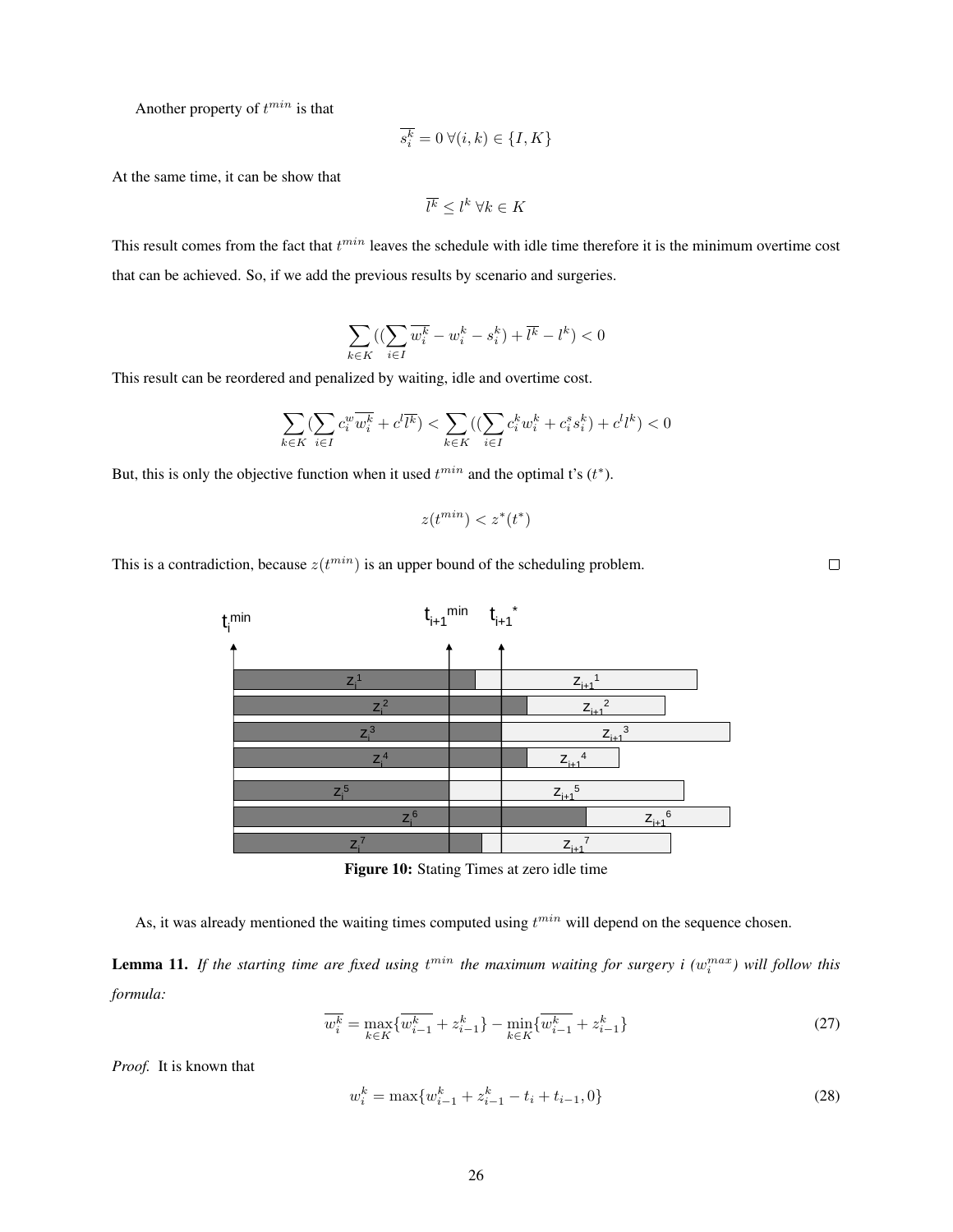For the particular case where it is  $t^{min}$  all the idle times will be zero and the waiting times will be greater than zero. If the starting times are replaced by the formula 21.

$$
\overline{w_i^k} = \overline{w_{i-1}^k} + z_{i-1}^k + t_{i-1} - \min_{k \in K} \{ t_{i-1} + \overline{w_{i-1}^k} + z_{i-1}^k \}
$$
(29)

It can be canceled  $t_{i-1}$ .

$$
\overline{w_i^k} = \overline{w_{i-1}^k} + z_{i-1}^k - \min_{k \in K} \{ \overline{w_{i-1}^k} + z_{i-1}^k \}
$$
\n(30)

Since, we aim to find the maximum value of  $w_i^k$ .

$$
\overline{w_i^k} = \max_{k \in K} \{ \overline{w_{i-1}^k} + z_{i-1}^k \} - \min_{k \in K} \{ \overline{w_{i-1}^k} + z_{i-1}^k \}
$$
(31)

This is the result of the lemma.

**Proposition 12.** If the starting time are fixed using  $t^{min}$  the maximum waiting for surgery i  $(w_i^{max})$  will follow this *formula:*

$$
w_i^{max} = \max_{k \in K} \{ \sum_{j=1}^{i-1} z_j^k \} - \min_{t \in K} \{ \sum_{r=1}^{i-1} z_r^t \} \ \forall i \in \{2, \ldots n\}
$$
 (32)

*Proof.* We use proof by construction. For the case i=2, Lemma can be used 11 it was assumed  $w_1^k = 0$  for all k. For a better understanding please see Figure 11. For the case i, if it is used Lemma 11.

$$
\overline{w_i^k} = \max_{k \in K} \{ \overline{w_{i-1}^k} + z_{i-1}^k \} - \min_{k \in K} \{ \overline{w_{i-1}^k} + z_{i-1}^k \}
$$
(33)

Then we can use the definition of waiting time used in 4.1. Therefore,

$$
\overline{w_i^k} = \max_{k \in K} \{ \overline{w_{i-2}^k} + z_{i-2} - \min_{r \in K} \{ \overline{w_{i-2}^k} + z_{i-2}^k \} + z_{i-1}^k \} - \min_{k \in K} \{ \overline{w_{i-2}^k} + z_{i-2} - \min_{r \in K} \{ \overline{w_{i-2}^k} + z_{i-2}^k \} + z_{i-1}^k \} \tag{34}
$$

But, it is equal to

$$
\overline{w_i^k} = \max_{k \in K} \{ \overline{w_{i-2}^k} + z_{i-2}^k + z_{i-1}^k \} - \min_{k \in K} \{ \overline{w_{i-2}^k} + z_{i-2}^k + z_{i-1}^k \}
$$
(35)

So, if we continue to apply the same procedure we will obtain the desired formula.

 $\Box$ 

 $\Box$ 

With Proposition 12 an upper bound can be obtained that will be useful in order to compute  $M_1^i$ . Unfortunately, this problem is hard to solve, but leads to another bound that is easier to compute.

According to proposition 12 the maximum waiting time for job i (surgery) depends only on the previous jobs, therefore an upper bound can be found by computing a bound for every surgery. This leads to the next proposition.

**Proposition 13.** *The maximum waiting time for job i has an upper bound*  $\widehat{W}$ *. The value of*  $\widehat{W}$  *is* 

$$
\widehat{W} = \sum_{j=1}^{i-1} \delta_j \tag{36}
$$

where  $\delta_j$  is the job (surgery) that is the jth biggest value in terms of  $\max_{k \in K} z_r^k - \min_{k \in K} z_r^k$ . This bound is an *approximation to the bound proposed in Proposition 12. Thus, we have the following relationship*  $\overline{W} \leq \widehat{W}$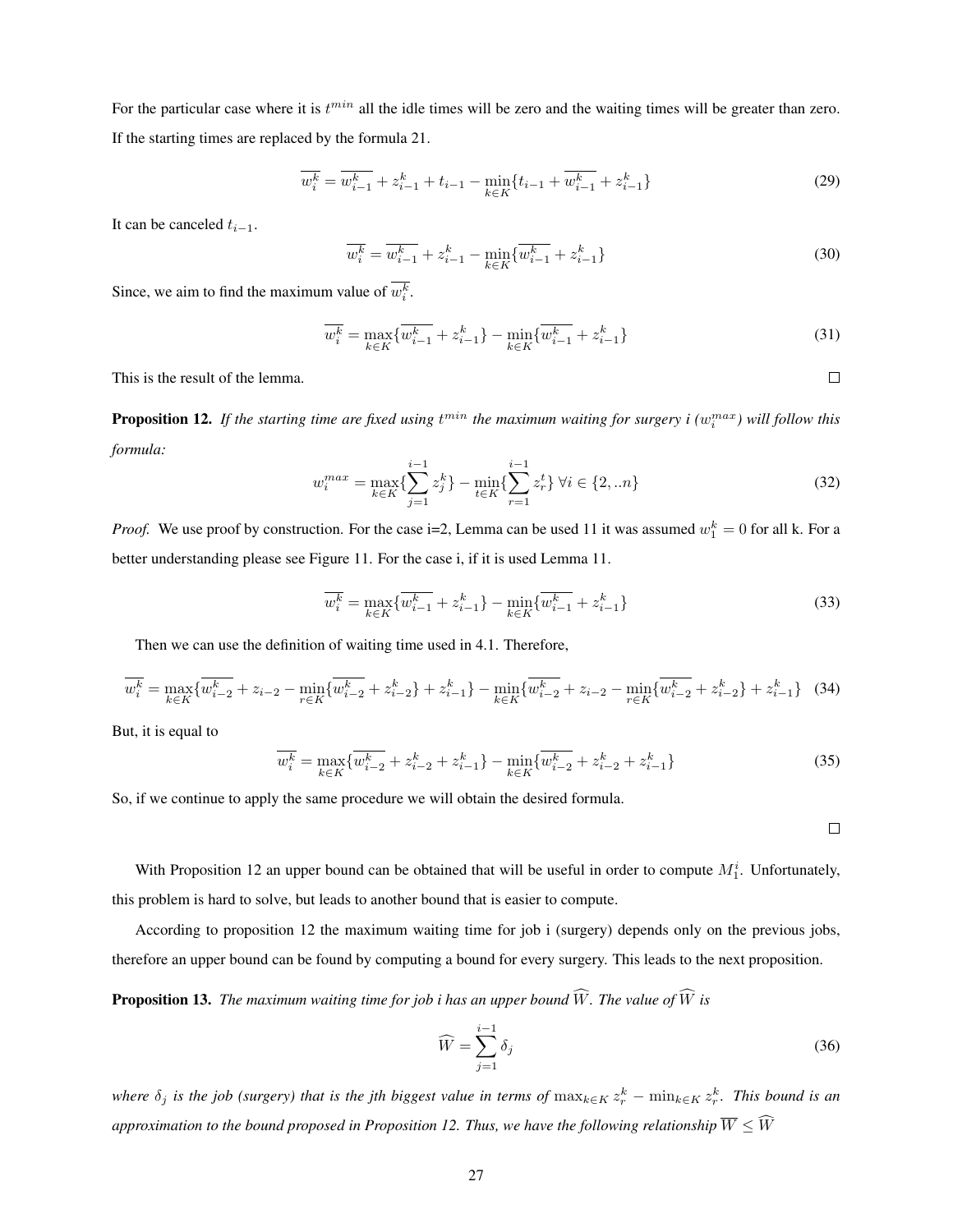*Proof.* The argument for this proposition comes from this bound.

$$
w_i^{max} = \max_{k \in K} \{ \sum_{j=1}^{i-1} z_j^k \} - \min_{t \in K} \{ \sum_{r=1}^{i-1} z_r^t \} \le \sum_{j=1}^{i-1} \max_{k \in K} \{ z_j^k \} - \min_{t \in K} \{ z_j^k \}
$$
(37)

the desired upper bound can be obtained  $(\tilde{W})$  when the quantities  $max_{k \in K} \{z_j^k\} - min_{t \in K} \{z_j^k\}$  are sorted in descending order.  $\Box$ 

From the previous results the definition of  $M_2$ 's can be stated.

$$
M_2^i = \sum_{j=1}^{i-1} \delta_j \tag{38}
$$

where  $\delta_j$  corresponds to the jth biggest value in terms of  $\max_{k \in K} z_r^k - \min_{k \in K} z_r^k$ .



Figure 11: Maximum waiting time

# 11 Appendix B: Proof of Lemma 3 from Section 4.

The optimal scheduled starting times for a set of n jobs with the cost vector  $c_i^s = nK$ ,  $c_i^w = 1 \ \forall i \in \{1, ..., n\}$ . It is given by:  $t_i^* = \min_{k \in K} \{ t_{i-1}^* + w_{i-1}^k + z_{i-1}^k \}$ 

*Proof.* We will prove this lemma by contradiction. Case 1: Assume that  $\exists$  i such that  $t_i^* < \min_{k \in K} \{t_{i-1}^* + w_{i-1}^k + \min_{k \in K} w_{i-1}^k\}$  $z_{i-1}^k$  in the optimal schedule. This means that  $w_i^k > 0$   $\forall k \in K$  but this is a contradiction with the fact that this is an optimal solution because we can increase  $t_i^*$  until some  $w_i^k$  becomes zero without affecting the waiting time of the other jobs. This implies that we were in a suboptimal solution. Case 2:Assume that  $\exists$  i such that  $t_i^*$  >  $\min_{k \in K} \{t_{i-1}^* + w_{i-1}^k + z_{i-1}^k\}$  in the optimal schedule and  $z^*$  is the optimal objective function value. This means that we have idle time for some scenario in job i. If we change the starting time by this rule  $t_j = t_j^* \forall j \leq i$ ,  $t_j = t_j^* + \delta$  $\forall j \geq i$ . If we recompute the objective function we will get:

$$
z_{\delta} = z^* + \frac{K_s \delta}{K} nK - \frac{(K - K_s)\delta}{K} = z^* + \frac{(nKK_s - K + K_s)\delta}{K}
$$
\n<sup>(39)</sup>

Where,  $K_s$  represents the number of scenarios that will incur in idle time. But this is a contradiction with the assumption that  $z^*$  is optimal.  $\Box$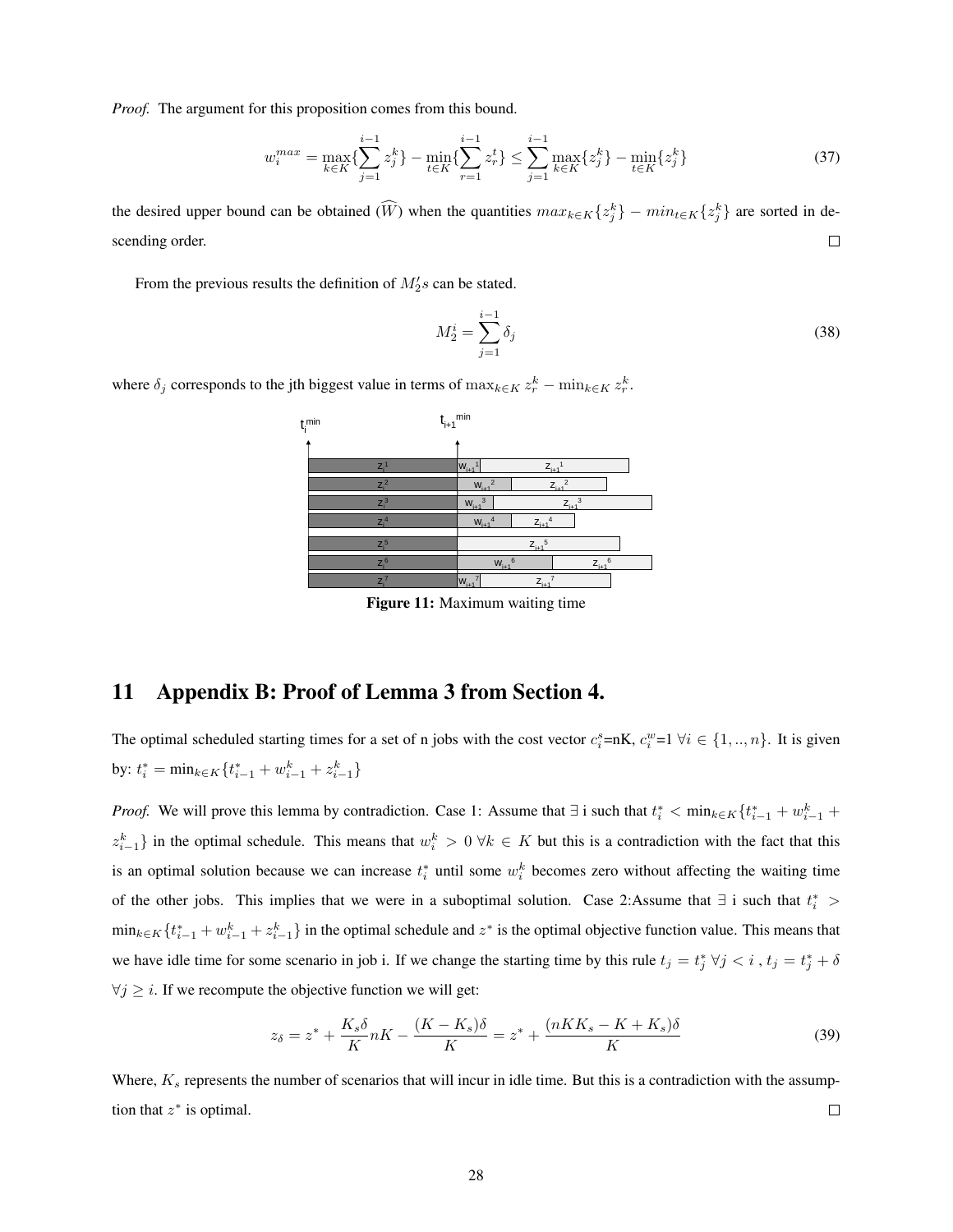# 12 References

- [1] HFMA, "Achieving operating room efficiency through process integration," *Health Care Financial Management Association Report*, 2005.
- [2] E. Weiss, "Models for determining the estimated start times and case orderings," *IIE Transactions*, vol. 22 (2), pp. 143–150, 1990.
- [3] B. Denton and D. Gupta, "Sequential bounding approach for optimal appointment scheduling." *IIE Transactions*, vol. 35 (11), pp. 1003–1016., 2003.
- [4] L. Robinson and R. R. Chen., "Scheduling doctors appointments: Optimal and empirically-based heuristic policies." *IIE Transactions*, vol. 35, pp. 295–307, 2003.
- [5] B. Denton, J. Viapiano, and A. Vogl, "Optimization of surgery sequencing and scheduling decisions under uncertainty," *Health Care Management Science*, vol. 10, pp. 13–24, 2007.
- [6] D. Gupta, "Surgical suites operations management," *Production and Operations Management*, vol. 16 (6), pp. 689–700, 2007.
- [7] P. P. Wang, "Optimally scheduling n customer arrival times for a single-server system," *Computers & Operations Research*, vol. 24, no. 8, pp. 703 – 716, 1997.
- [8] G. C. Kaandorp and G. Koole, "Optimal outpatient appointment scheduling," *Health Care Manage Science*, vol. 10, pp. 217–229, 2007.
- [9] P. M. Vanden Bosch and D. C. Dietz, "Scheduling and sequencing arrivals to an appointment system," *Journal of Service Research*, vol. 4 (1), p. 1525, 2001.
- [10] ——, "Minimizing expected waiting in a medical appointment system," *IIE Transactions*, vol. 32, pp. 841–848, 2000.
- [11] R. Schultz, "Stochastic programming with integer variables," *Mathematical Programming*, vol. 97, pp. 285–309, 2003.
- [12] G. Laporte and F. Louveaux, "The integer l-shaped method for stochastic integer programs with complete recourse." *Operations research letters*, vol. 13, pp. 133–142, 1993.
- [13] C. C. Caroe and R. Schultz, "Dual decomposition in stochastic integer programming," *Operations Research Letters*, vol. 24, pp. 37–45, 1999.
- [14] A. Kleywegt, A. Shapiro, and T. H. de Mello, "The sample average approximation method for stochastic discrete optimization," *SIAM Journal on Optimization*, vol. 12, pp. 479–502, 2002.